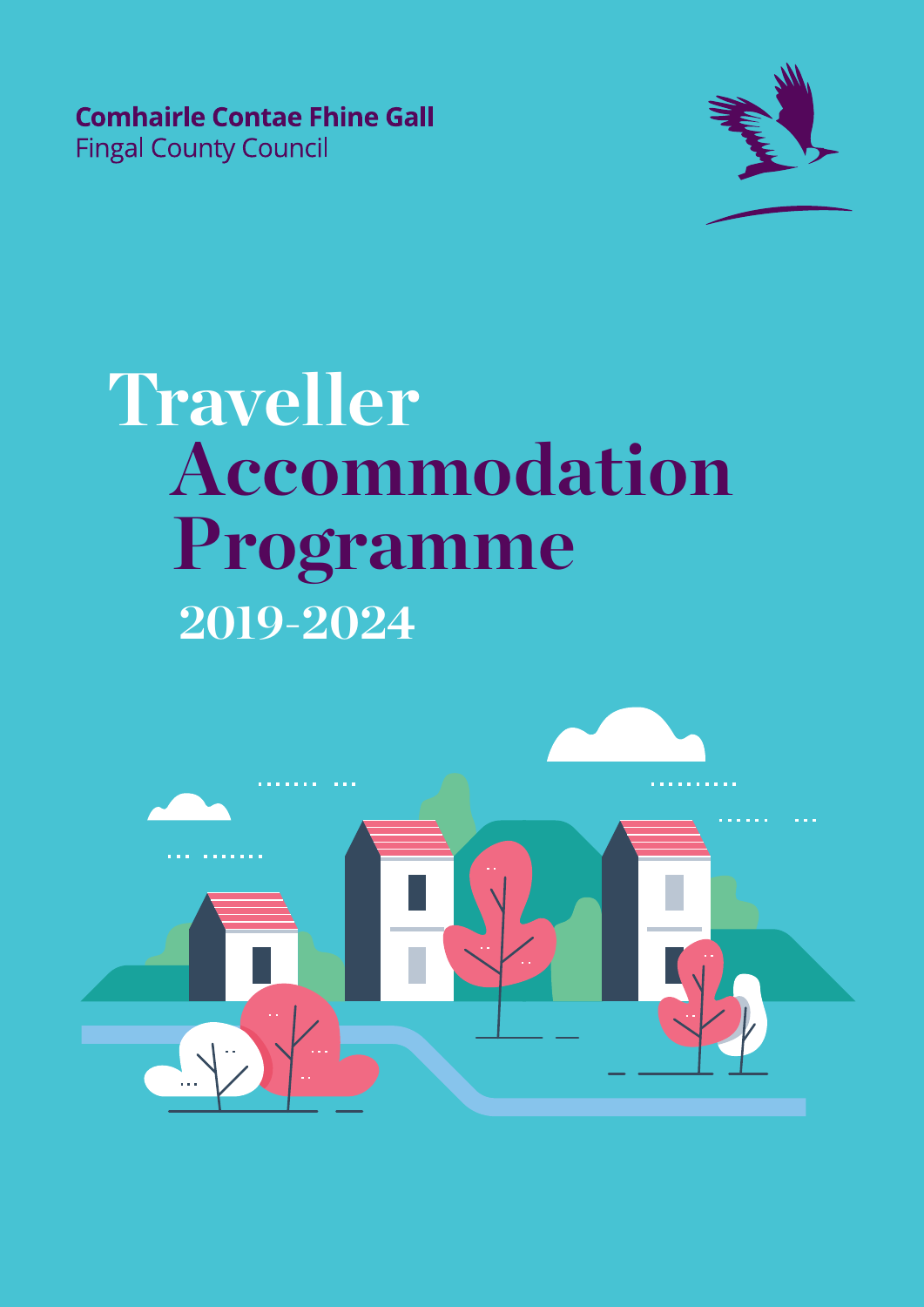# Table of Contents

| · Indigenous Policy                                                                              |
|--------------------------------------------------------------------------------------------------|
|                                                                                                  |
|                                                                                                  |
|                                                                                                  |
| · Capital Investment<br>• Revenue Spend                                                          |
| • Future Accommodation Needs                                                                     |
|                                                                                                  |
|                                                                                                  |
|                                                                                                  |
| • Standard Housing<br>· Traveller Specific Accommodation<br>• Utilities Upgrade on Halting Sites |
|                                                                                                  |
|                                                                                                  |
|                                                                                                  |
|                                                                                                  |
| • Estate Management                                                                              |

• Unauthorised Encampments

#### **LIST OF TABLES**

| Table 2: Capital Spend on Provision of Traveller Accommodation 10 |  |
|-------------------------------------------------------------------|--|
|                                                                   |  |
|                                                                   |  |
|                                                                   |  |
| Table 6: Traveller Specific Accommodation - Annual Targets 18     |  |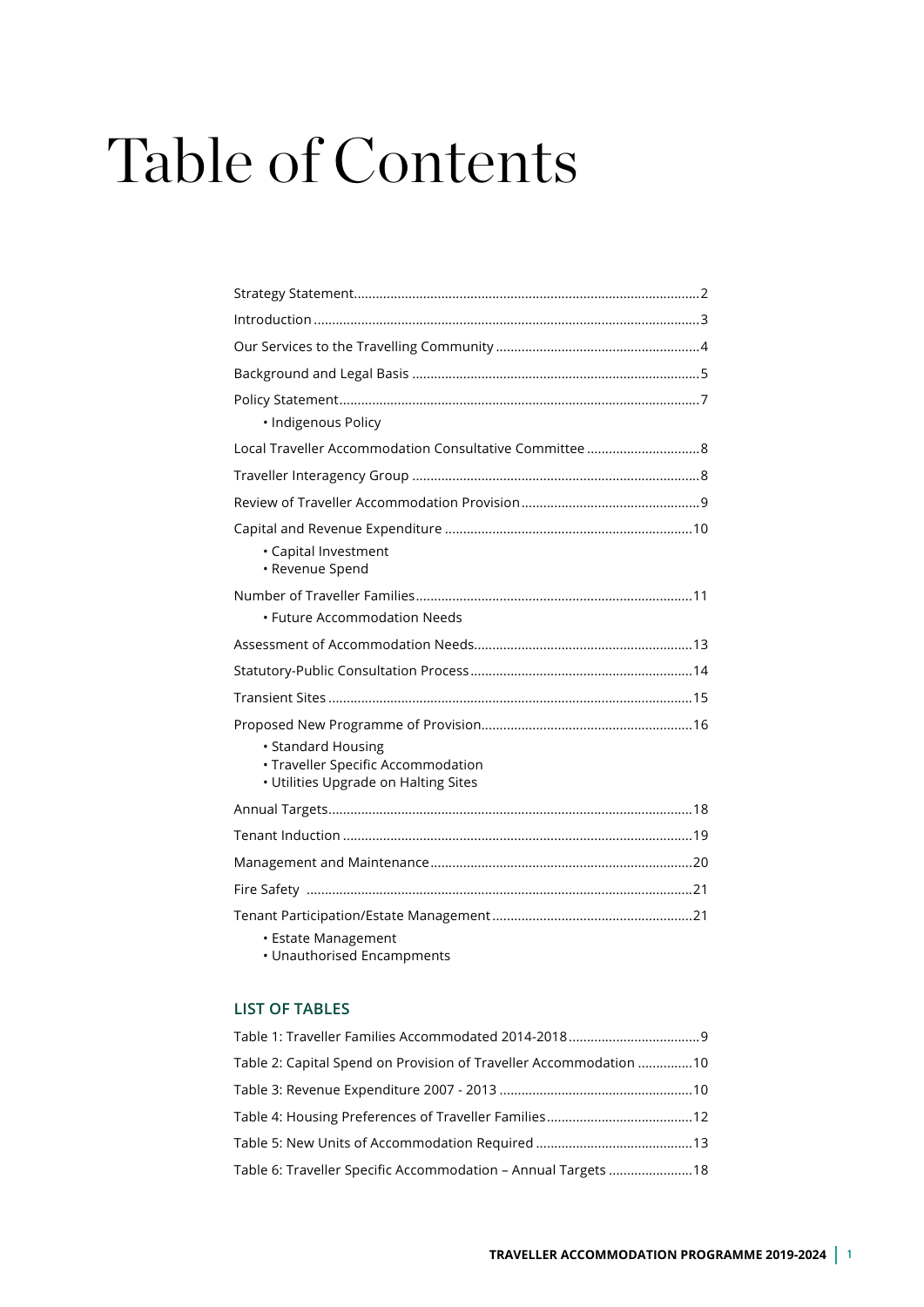### Strategy Statement

Fingal County Council is the implementing authority in this County for the Traveller Accommodation Programme 2019-2024. The Housing and Community Department has been designated to deal with all matters arising from the implementation of the Housing (Traveller Accommodation) Act 1998. This Department is responsible for ensuring that all parties concerned with Travellers accommodation are kept informed with regard to the development of proposals for permanent Traveller specific accommodation in this programme.

The need for Traveller Specific Accommodation and the changing preferences of Travellers to standard housing as an ideal housing option are detailed within the plan.

This Plan will address the need to maximise usage of existing resources including occupancy of existing accommodation, management and maintenance of existing sites and establishing structures to encourage greater resident participation in building active and inclusive communities.

A formal review of this plan, to be presented to the Council, will be carried out no later than 31st December 2021 as set out by the Minister in Circular 35/2018.

Keyent lingting

Margaret Geraghty **Director of Services Housing and Community Department**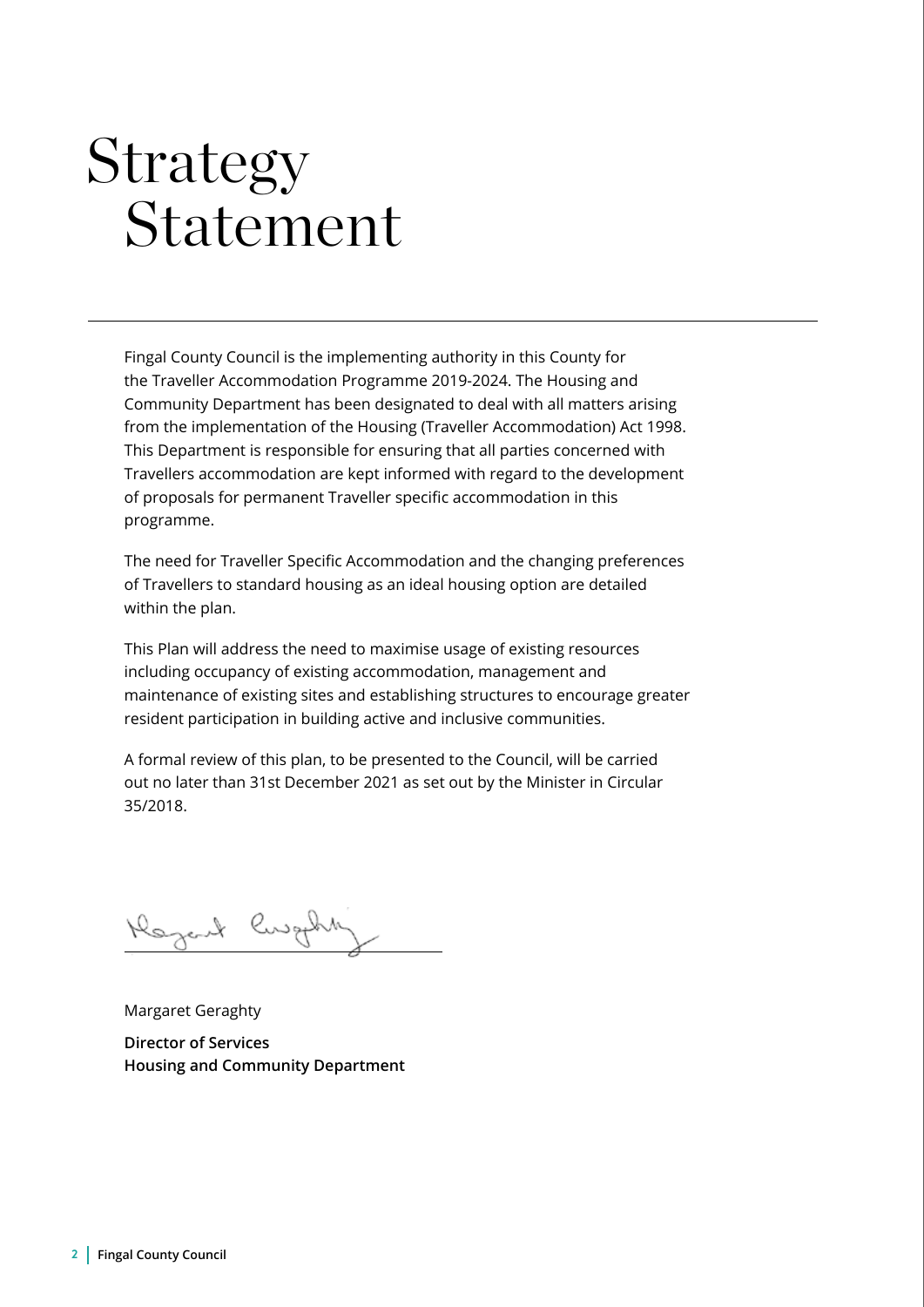# Introduction

*The County of Fingal covers an area of 173 square miles (450 square kilometres) and stretches from the River Liffey and the city boundary up to and north of Balbriggan. The county is both urban and rural in character with a number of urban areas, including Blanchardstown, Castleknock, Mulhuddart, Clonsilla, Balbriggan, Donabate, Swords, Skerries, Malahide, Portmarnock, Baldoyle, Sutton and Howth. The remainder of the county is mainly rural in character and includes the villages of Lusk, Rush, Ballyboughal, Oldtown, Naul, Balrothery, Garristown and St. Margaret's. The population in the County has grown from to 273,991 in 2011 to 296,214 in 2016.*

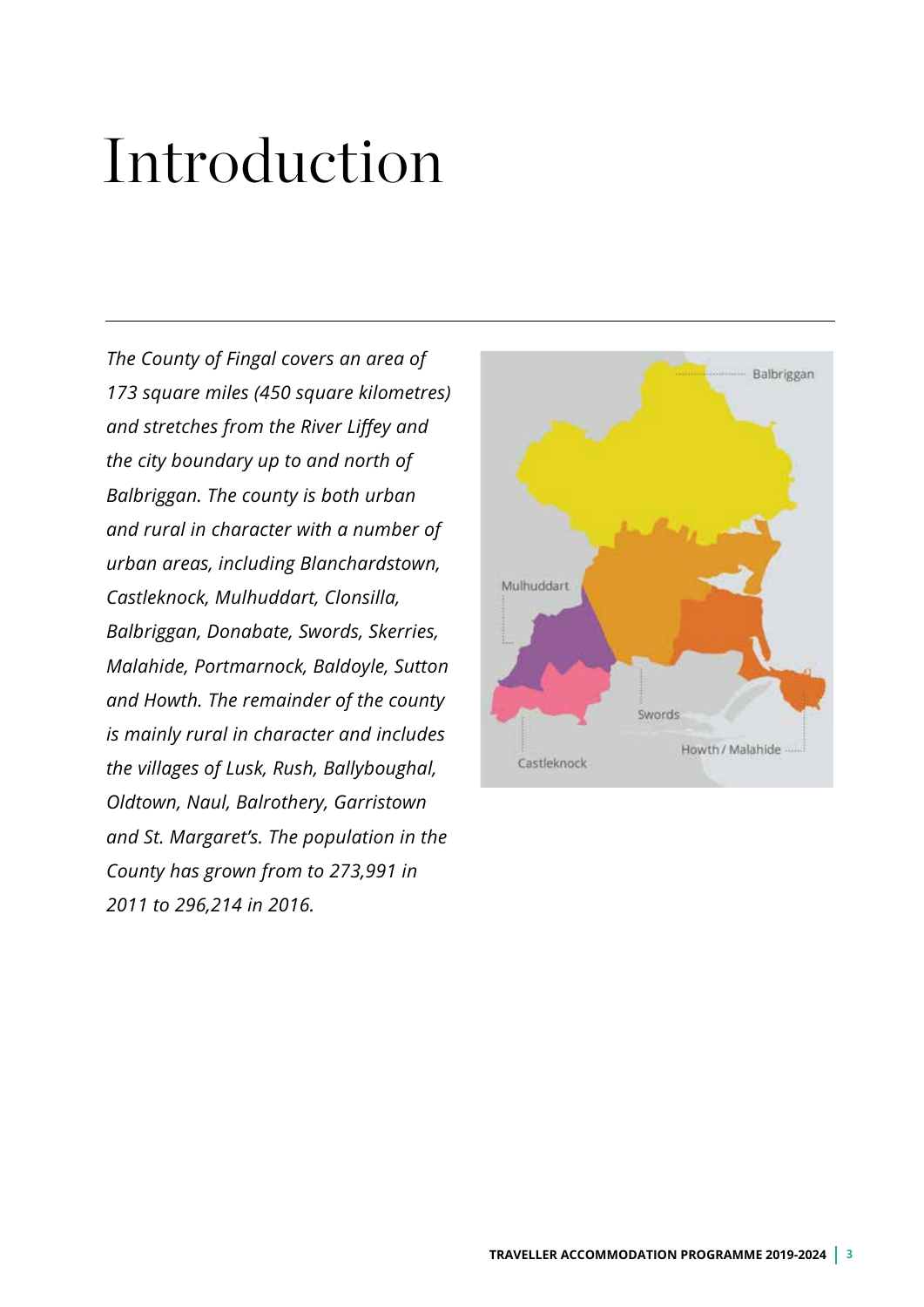# Our Services to the Travelling Community

The Council's Housing and Community Department implements the Traveller Accommodation Programme including:



THE ASSESSMENT OF NEED



THE MANAGEMENT AND MAINTENANCE OF TRAVELLER SPECIFIC ACCOMMODATION



THE PLANNING AND DELIVERING OF NEW ACCOMMODATION

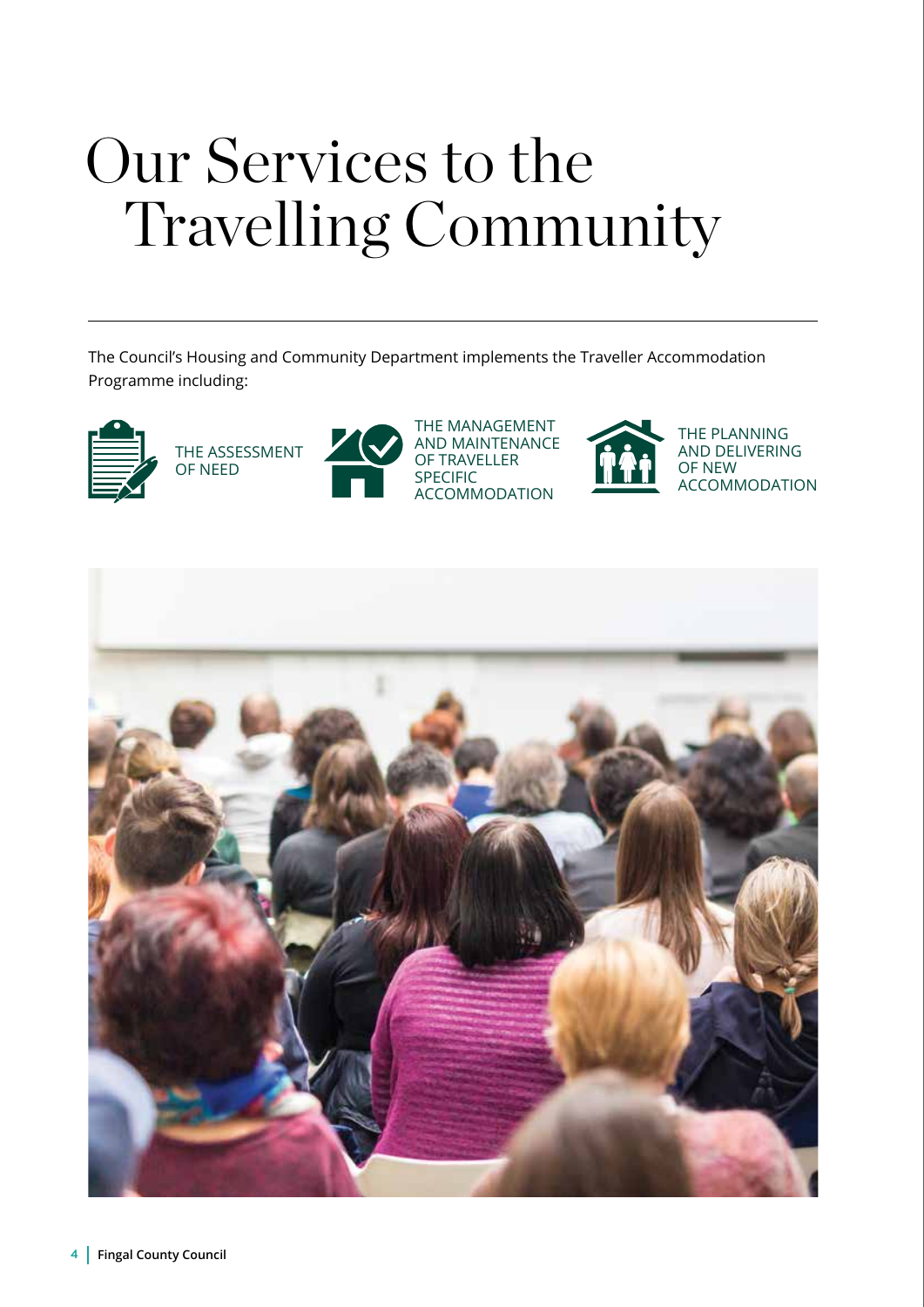# Background and Legal Basis

The Housing (Traveller Accommodation) Act, 1998 came into operation on the 11th of September, 1998. The Act is designed to put in place a legislative framework to assist Local Authorities in meeting the accommodation needs of Travellers normally resident within their administrative areas.

The Housing (Traveller Accommodation) Act, 1998 requires housing authorities, in consultation with Travellers and with the general public, to prepare and adopt a five year Traveller Accommodation Programme or, for a shorter period as the Minister may direct, to meet the existing and projected needs of Travellers in their area. The current accommodation programme covers the period 2014 to 2018. Circular Housing letter 35/2018 issued by the Minister has directed that the new programme will cover the period from 2019 to 2024. The Act contains the following important provisions:

- a) In the event that the members fail to adopt a programme the Chief Executive will be required to adopt the programme, by order, within one month of the latest date for its adoption by the members.
- b) To provide for a public notification and consultation process in respect of the preparation of Traveller accommodation programmes.
- c) To require housing authorities to take reasonable steps to secure the implementation of Traveller accommodation programmes.
- d) To provide for the establishment of the National Traveller Accommodation Consultative Committee.
- e) To provide for the establishment of a Local Traveller Accommodation Consultative Committee to facilitate consultation with **Travellers**
- f) To extend statutory backing for the provision of financial support to housing authorities for the provision and management of Traveller accommodation.
- g) To extend the range of housing options available to Travellers so as to secure a variety of appropriate accommodation.
- h) To extend the powers available to housing authorities to control unauthorised temporary dwellings.
- i) To implement the provision of the Local Government (Planning and Development) Act, 2000, to ensure that county and urban development plans specifically include objectives concerning the provision of Traveller accommodation.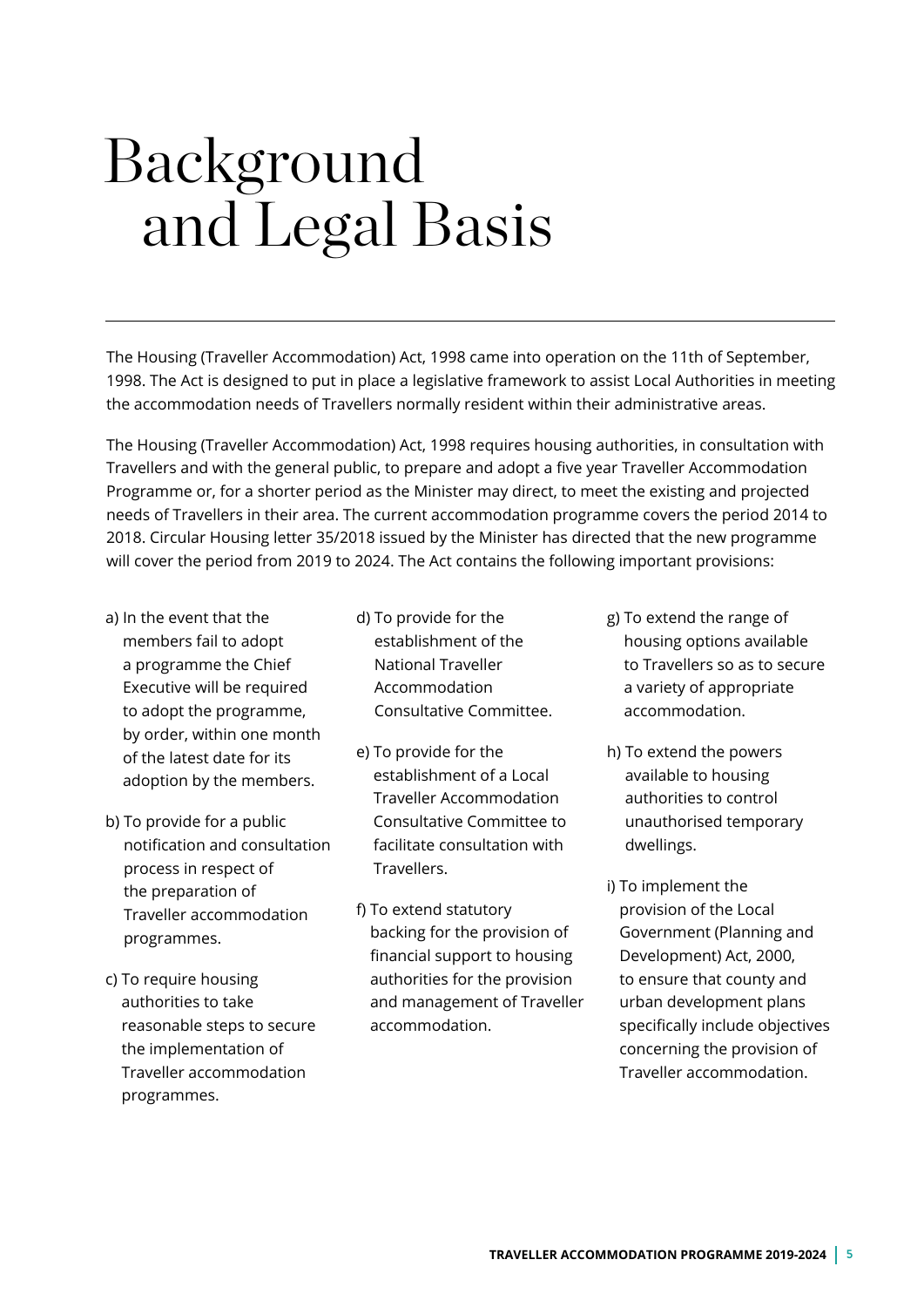### *Background and Legal Basis continued...*



- j) To provide that annual reports prepared by County Councils include details of the steps taken to secure implementation of Traveller accommodation programmes and information concerning the proceedings of the relevant Local Traveller Accommodation Consultative Committee.
- k) To extend to halting sites the powers available to local authorities under the Housing (Miscellaneous Provisions) Act, 1997 (as amended) relating to antisocial behaviour

### 66

**This provides for a national approach where every housing authority must prepare an accommodation programme and is obliged to implement it in the same period. This will help to address the situation where Travellers migrated to areas which attempted to take a positive approach to provide accommodation for Travellers.**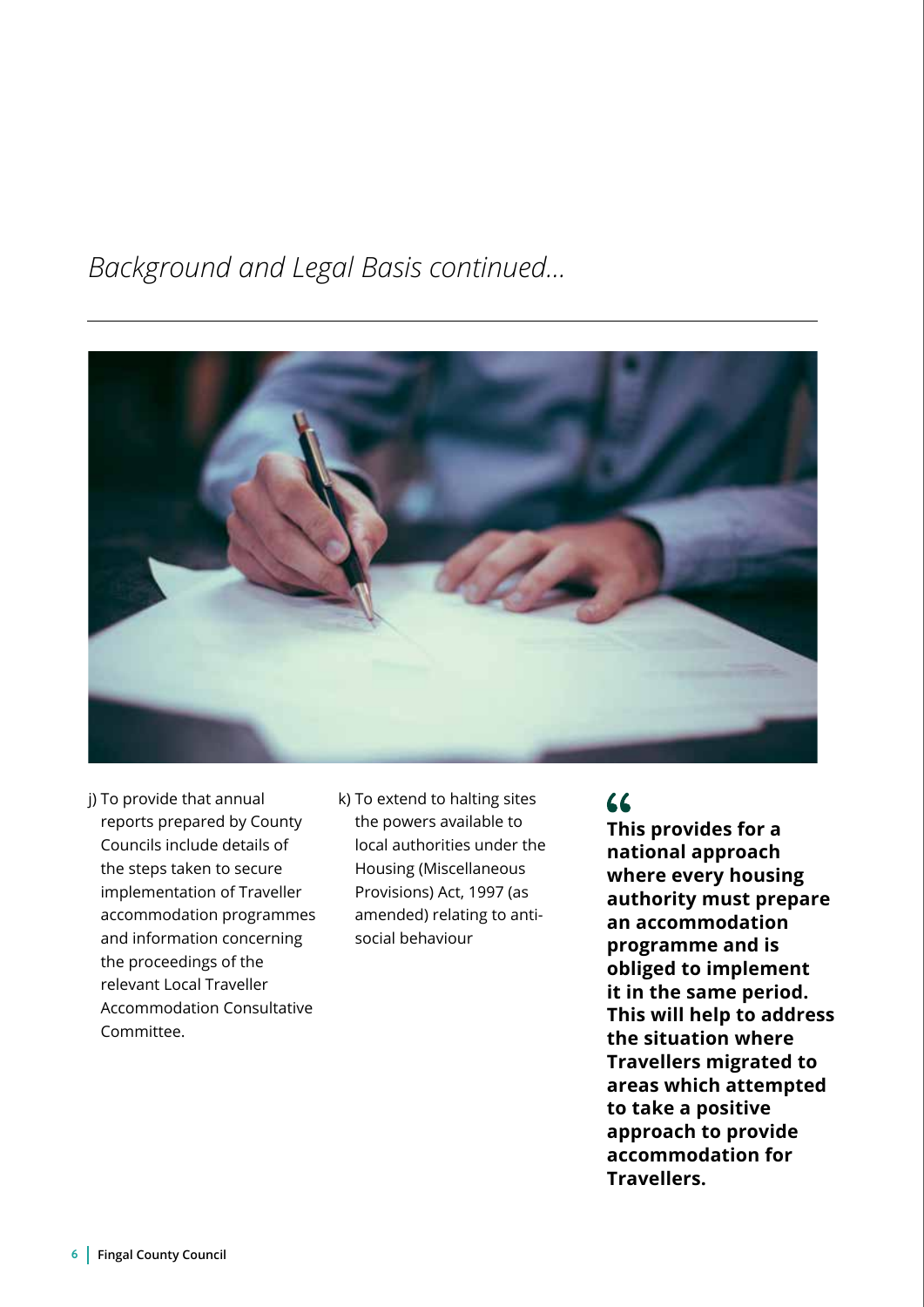# Policy Statement

It is the policy of the Council to provide group and standard housing options as well as residential caravan park bays, for the accommodation of Travellers who are indigenous to the administrative county of Fingal in accordance with the assessment of need carried out under the provisions of the Housing (Traveller Accommodation) Act 1998 and having regard to the accommodation objectives of The National Traveller and Roma Inclusion Strategy 2017 – 2021. In so providing the Council recognises Travellers' cultural identity as a minority group some of whom may travel, and strives

to accommodate Travellers in a culturally appropriate way catering for their social needs.

The Government has indicated in its policy document "Rebuilding Ireland – Action Plan for Housing and Homelessness" that approved housing bodies (AHB) have a key role to play in the provision and management of social housing in Ireland. The Council will engage with interested AHBs to explore possible roles for this sector in relation to the provision of Traveller accommodation in the County particularly with respect to the provision of new accommodation and the

management/maintenance of existing sites.

#### **INDIGENOUS POLICY**

It is Fingal County Council's policy to provide Traveller specific accommodation only for the county's indigenous Travelling community. For the purpose of this programme, the Council will only regard a Traveller household as "indigenous" where the household has been permanently resident in the county for not less than three years immediately prior to the adoption of Fingal County Council's Traveller Accommodation Programme 2019 – 2024.

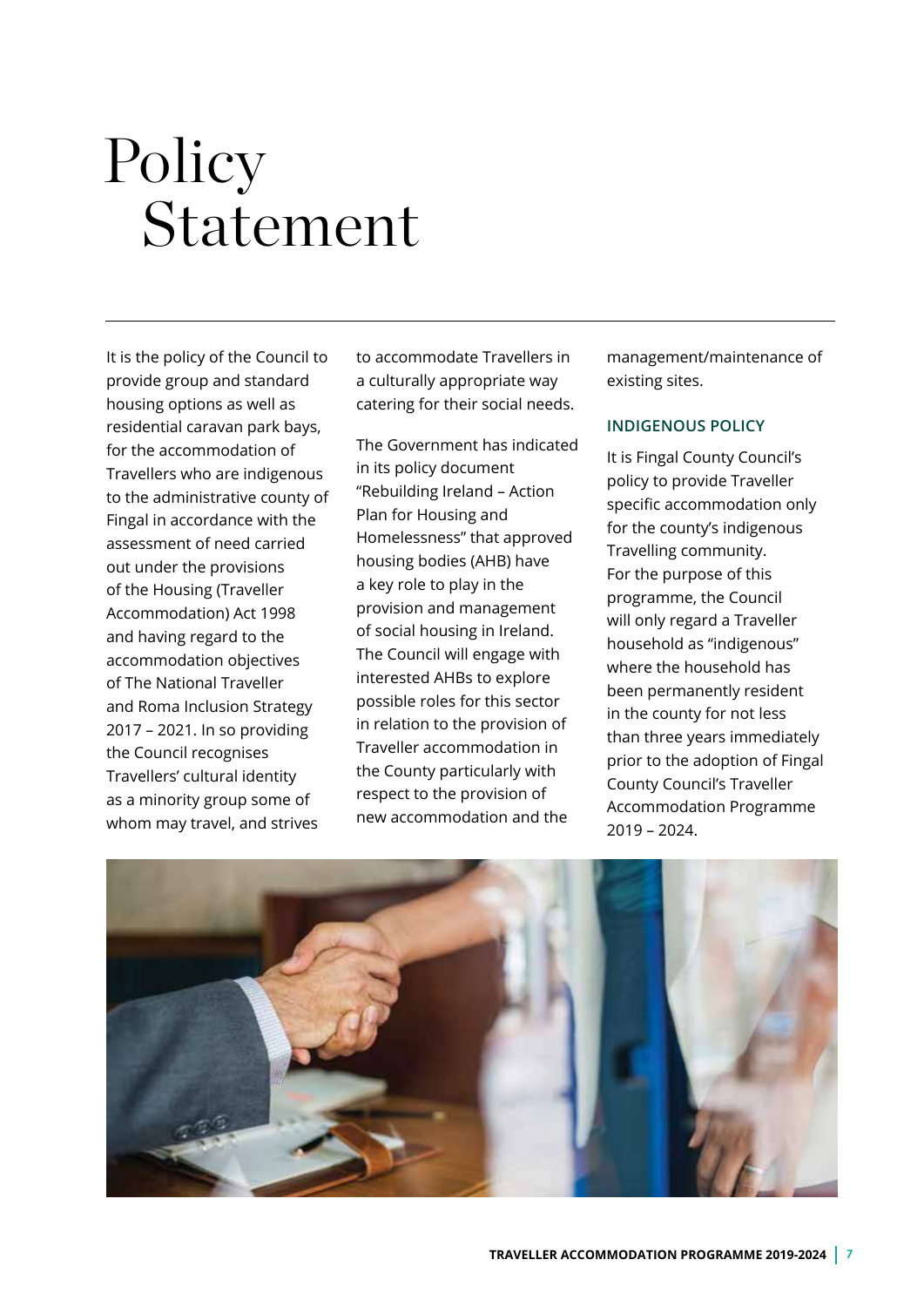## Local Traveller Accommodation Consultative Committee

The Local Traveller Accommodation Consultative Committee (LTACC) advises the Council in relation to the provision and maintenance of accommodation for Travellers. The membership of the LTACC consists of 3 Councillors, 3 Traveller Group

Representatives and senior officials from the Councils Housing Department. The Committee has 6 scheduled meetings per year – every 2 months. At these meetings all issues in relation to Traveller accommodation are discussed. The Committee

conducts its business having regard to its standing orders and the "Guidelines for the Operation of Local Traveller Accommodation Consultative Committees" issued by the then Department of the Environment, Community and Local Government.

# Traveller Interagency Group

Members of the Housing Department are participants in the formulation and implementation of the strategies and objectives of the Fingal Traveller Interagency Group. Meetings between the stakeholders are held regularly - the current Chairperson of the group is the Council's Director of Housing & Community. Fingal County Council is the lead agency on the Traveller Interagency

Group's accommodation objectives addressing issues such as consultation, tenant participation and estate management.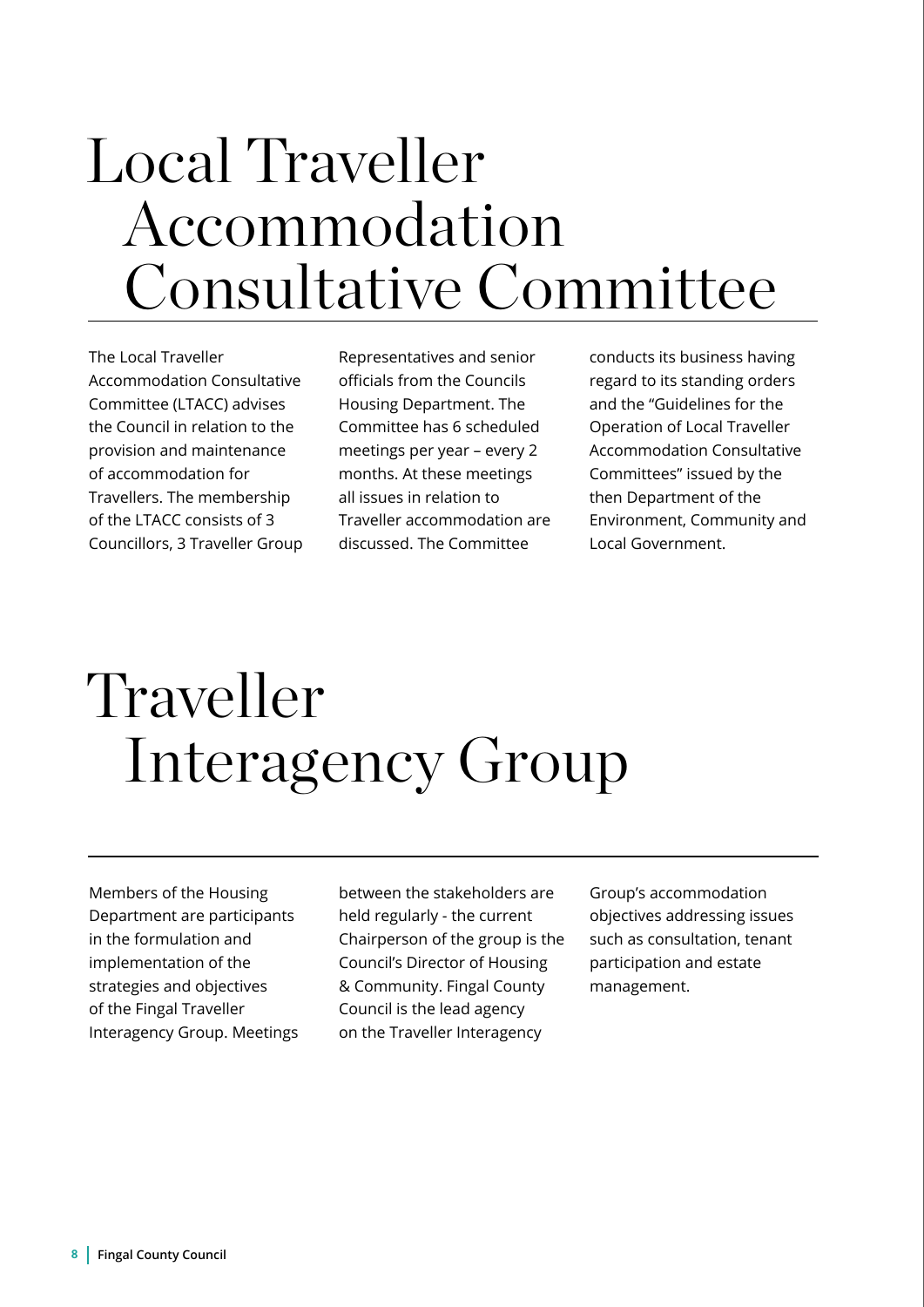## Review of Traveller Accommodation Provision

The Council has provided a considerable number of high quality Traveller specific accommodation sites (Group Housing Schemes and Halting Sites) during the course of previous Traveller Accommodation programmes. In addition many Traveller families have been accommodated, as requested by the families, in standard housing. To date, Fingal County Council has provided 475 units of accommodation to Traveller families in the County. A brief synopsis is outlined below.

#### **PREVIOUS TRAVELLER ACCOMMODATION PROGRAMMES:-**

| <b>D</b> Moyne Park           | Refurbishment of 10 halting site bays          |
|-------------------------------|------------------------------------------------|
| <b>A</b> Baskin Court, Swords | Consisting of 10 dwelling group housing scheme |
| St Philomenas Park            | Refurbishment of the caretakers unit           |
| <b>A</b> Lissenhall Green     | Refurbishment of 3 houses                      |
| <b>A</b> Ardla, Skerries      | Consisting of 10 dwelling group housing scheme |
| <b>Barnlodge, Castleknock</b> | Consisting of 10 halting site bays             |
| Baskin, Stockhole             | Refurbishment of 3 houses                      |

Fingal County Council provides a Caravan Loans and Grant scheme for the purchase of caravans by Travellers under Section 25 of the Housing (Traveller Accommodation) Act, 1998. During the life of the previous Traveller Accommodation Plan 2014-2018, Fingal County Council issued approvals for a total of 116 loans.

In addition, 175 families were accommodated, over the life of the 2014 to 2018 programme, as follows:-



**TRAVELLER FAMILIES ACCOMMODATED 2014-2018**

*Table 1:*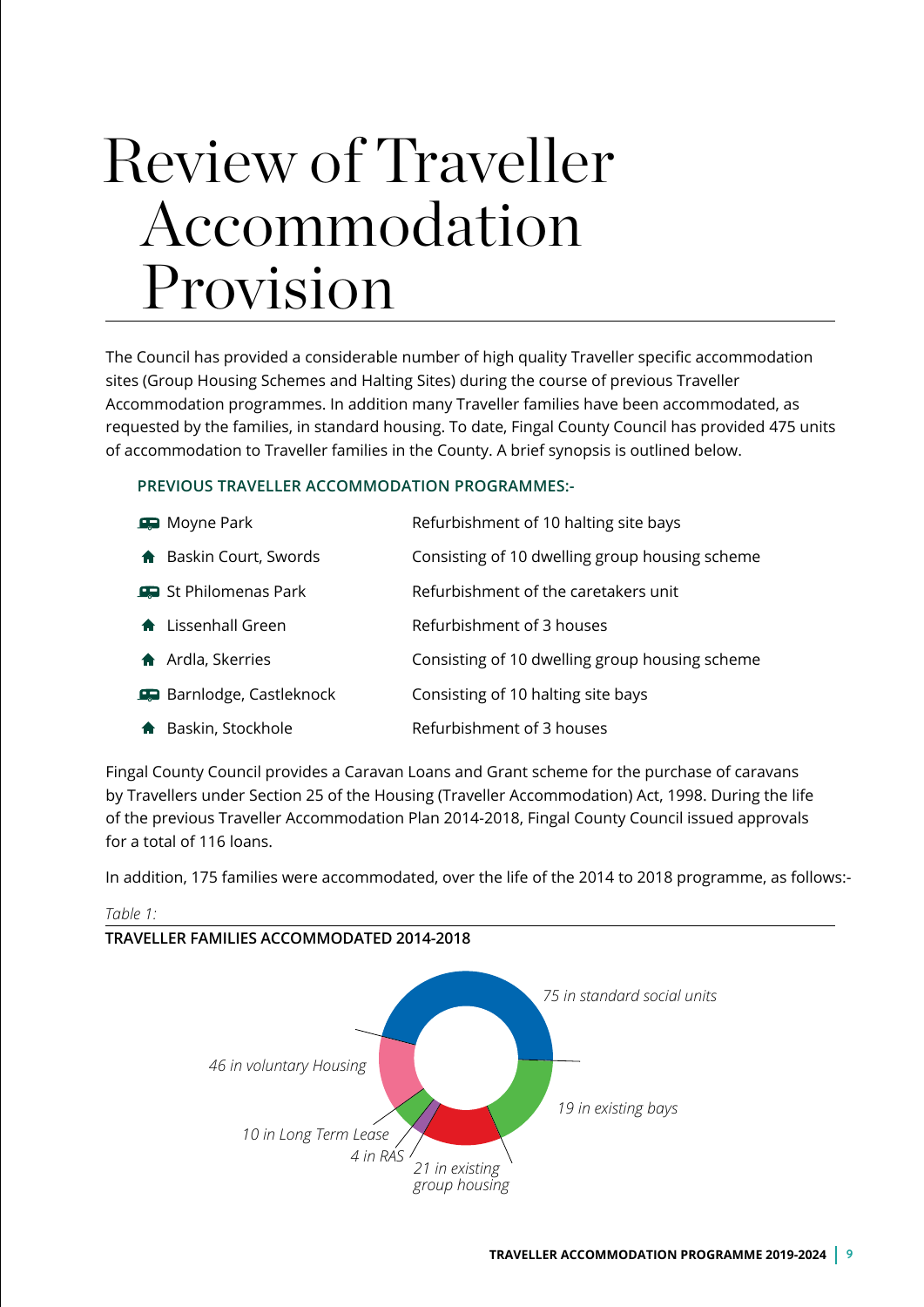# Revenue Expenditure Capital and

#### **CAPITAL INVESTMENT**

The previous paragraphs show that the Council has delivered a very significant amount of accommodation to Traveller families over previous programmes. The capital spend per year on this provision since 2014 is shown in Table 2.

| Table 2:             |                                         |              |
|----------------------|-----------------------------------------|--------------|
| <b>ACCOMMODATION</b> | CAPITAL SPEND ON PROVISION OF TRAVELLER | 2014<br>2018 |
| Year                 | <b>Capital Expenditure</b>              |              |
| 2014                 | €389,392                                | 2017         |
| 2015                 | €1,447,173                              |              |
| 2016                 | €803,123                                |              |
| 2017                 | €554,869                                |              |
| 2018                 | €593,057                                | 2016         |
| Total                | €3,787,614                              |              |
|                      |                                         |              |

#### **REVENUE SPEND**

In addition to the capital investment, the revenue expenditure on the management and maintenance of Traveller accommodation since 2014 is shown in Table 3.

| Table $3^{\circ}$             |                            |
|-------------------------------|----------------------------|
| REVENUE EXPENDITURE 2014-2018 |                            |
| Year                          | <b>Revenue Expenditure</b> |
| 2014                          | €1,803,072                 |
| 2015                          | €1,617,180                 |
| 2016                          | €1,789,662                 |
| 2017                          | €1,604,873                 |
| 2018                          | €1,741,823                 |
| Total                         | €8,556,610                 |



*2015*

### $\overline{11}$

**Under the Caravan Loans and Grant scheme for the purchase of caravans by Travellers, Fingal County Council have issued loans which exceeds €1m.**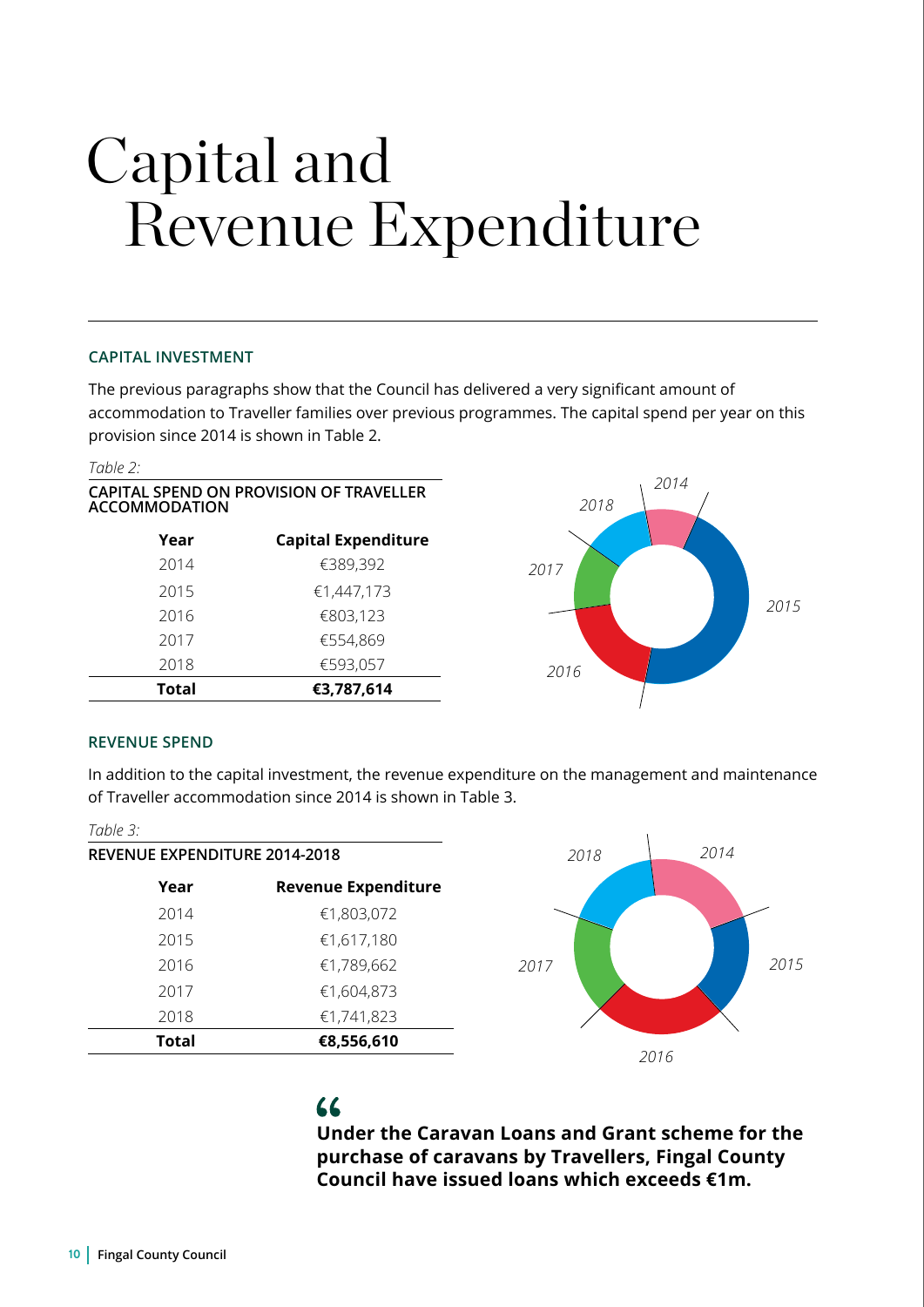## Number of Traveller Families

Section 6 of the Housing (Traveller Accommodation) Act, 1998 – as amended by Section 21 of the Housing (Miscellaneous Provisions) Act 2009 - requires housing authorities to carry out an assessment of the accommodation needs of Traveller households for whom accommodation will be required during the period of the Programme. This assessment must also include an assessment of the need for transient sites, and is circulated

to the relevant statutory & non statutory bodies & the LTACC.

In addition and in accordance with the Guidelines issued by the Minister, regard was had to the Statutory Housing Needs Assessment 2018 and the Annual Count of Traveller Families which was carried out in November 2018.

A survey of Traveller families living in the County was carried out in November 2018. Staff from the Housing Department visited halting sites, group housing schemes and those Travellers currently in standard social accommodation to interview as many Travellers as possible in the County to determine the ideal accommodation preference type of each family. All Travellers currently residing in Traveller specific accommodation were visited individually by staff. Travellers currently residing in standard local authority housing were initially contacted by

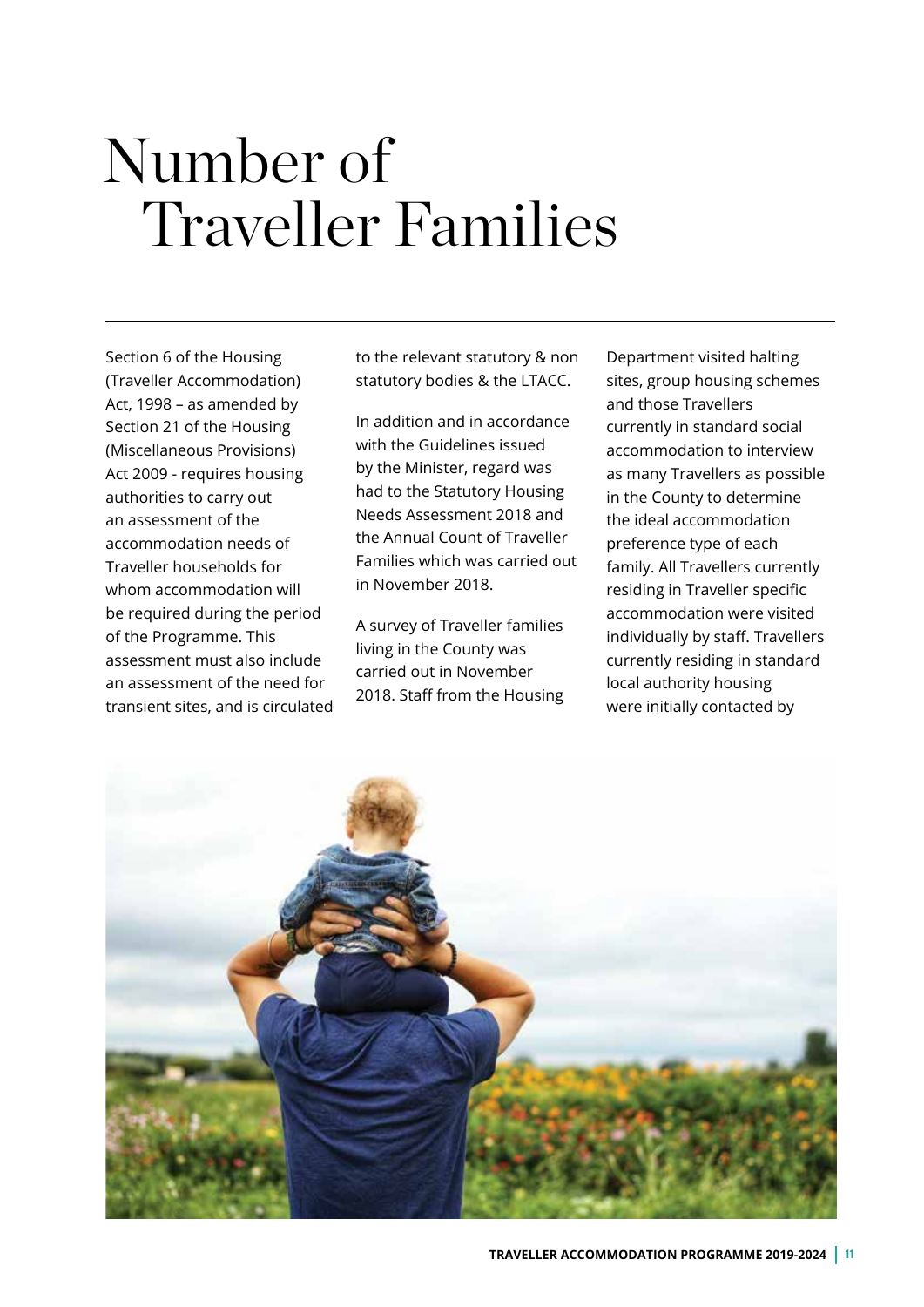### *Number of Traveller Families continued...*

telephone. If contact was not made a second telephone call was attempted. Finally if telephone contact could not be made families were visited in person by a staff member of the Traveller Section. Travellers currently residing in private rented accommodation were contacted using the same telephone procedure used for families in standard local authority housing. If contact could not be made a questionnaire was issued by post with a request to return it directly to the Traveller section. The Council estimates that there are 101 Families in private rented accommodation in the County.

The total number of Traveller families surveyed (509) is in line with the number of Traveller families contained in the Annual Count of Traveller Families (509) carried out in 2018. The result of this survey is contained in Table 4.

#### **FUTURE ACCOMMODATION NEEDS**

In accordance with the provisions of the Housing (Traveller Accommodation)

Act 1998 and the Minister's direction an assessment of the projected accommodation needs of Traveller families arising during the duration of the Programme, i.e. 5 years from the 1st July 2019, has been carried out. This assessment (conducted during the accommodation preference survey outlined above) indicates that 114 children will reach the age of eighteen in the years 2019 to 2024. It is estimated these children

will lead to an additional requirement of 29 units of accommodation.

In addition there are 56 sons and daughters who have already reached 18 currently living with their parents, it is estimated that 50% of these will require their own accommodation during the life of the programme. This represents 28 units of accommodation.

#### *Table 4: Housing Preferences of Traveller Families*

**ACCOMMODATION TYPE PREFERENCE OF FAMILIES**

|                                  | <b>Remain in</b><br>Current<br><b>Accommodation</b> | <b>Standard Group</b><br>Housing | <b>Housing</b>                     | <b>Halting</b><br><b>Sites</b> |
|----------------------------------|-----------------------------------------------------|----------------------------------|------------------------------------|--------------------------------|
| Number of<br><b>Families</b>     | 193                                                 | 93                               | 47                                 | 2                              |
| Percentage                       | 57%                                                 | 28%                              | 14%                                | $1\%$                          |
| Halting Sites =<br>Group Housing |                                                     | <b>Standard Housing</b>          | Remain in Current<br>Accommodation |                                |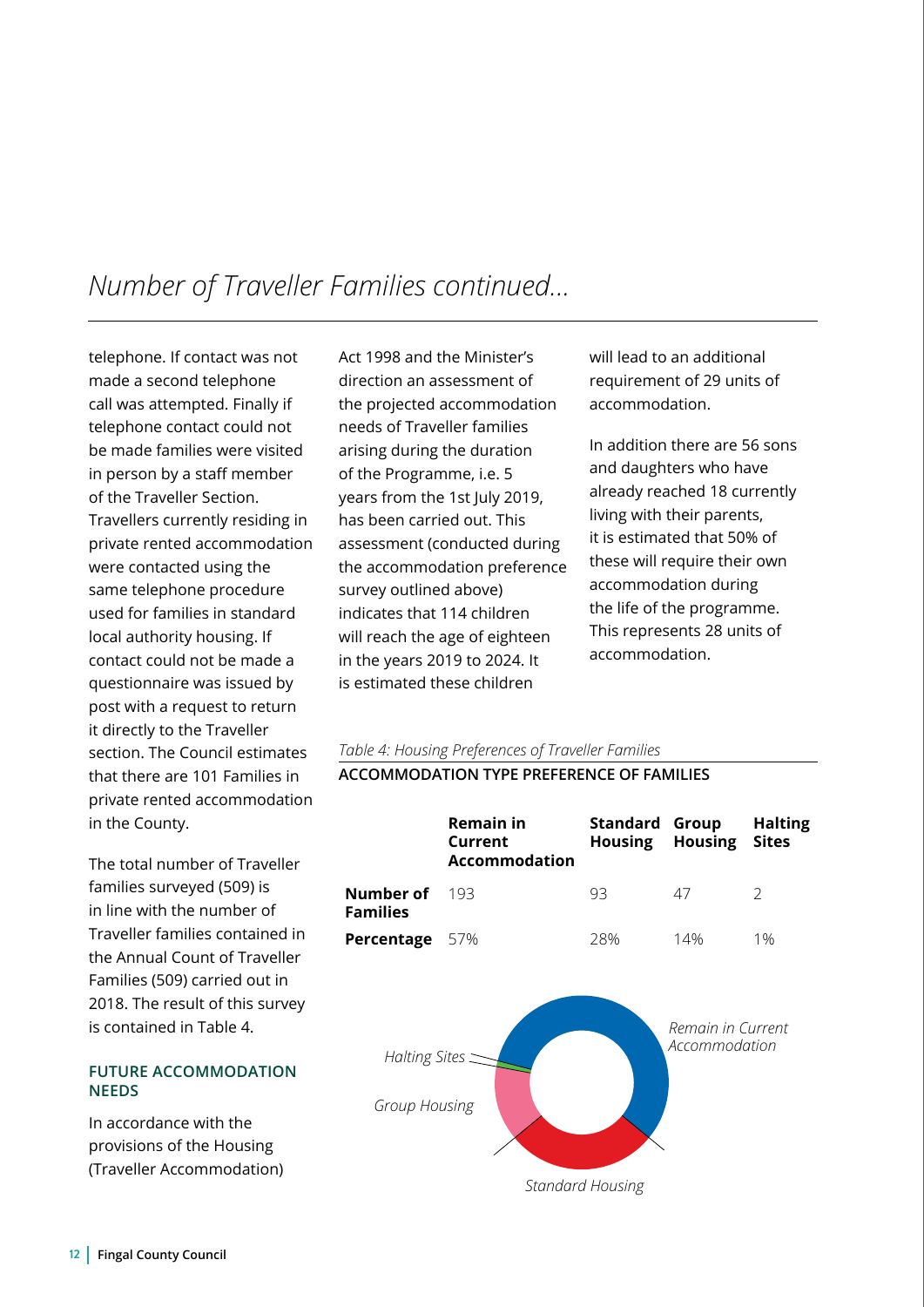### Assessment of Accommodation Needs

An assessment of accommodation of need will be in line with the Council's Allocation Scheme for Social Housing Support which was adopted on June 15th 2011.

The Assessment of Need completed in November 2018 indicated that 509 Traveller families currently reside in Fingal. All families were surveyed and 335 of the total families canvassed expressed varying preferences for accommodation within Fingal County. This represents a 66% return. The overwhelming desire was for the provision of standard housing accommodation with a 28% preference.

The participating families were asked for their ideal accommodation preference and their responses are detailed in Table 4.

It can be seen that the predominant demand is for standard housing and group housing. There is an ongoing shift away from halting sites as an accommodation of preference. This is in line with the results of the

### **"**

**This assessment indicates that 114 children will reach the age of eighteen in the years 2019 to 2024.**

*Table 5: New Units of Accommodation Required*

#### **ACCOMMODATION REQUIREMENTS**

| Accommodation<br><b>Type</b> | No. of<br><b>New Units</b><br><b>Required</b> |
|------------------------------|-----------------------------------------------|
| Standard<br>Housing          | 156                                           |
| <b>Group Housing</b>         | 78                                            |
| <b>Halting Site</b>          | Λ                                             |
| <b>Total</b>                 | 234                                           |

Statutory Assessment of Housing Needs carried out during 2018 i.e. 2 families expressed a requirement for a halting site bay. As there are a considerable number of void Halting Site Bays in the county at this time there are no proposals specified to construct new Halting Site Bays as it is considered that the need expressed can be met through the refurbishment programmes.

### 509 **PLU**

TRAVELLER FAMILIES **CURRENTLY** RESIDE IN FINGAL

### 28%

OF TRAVELLER FAMILIES INDICATED A PREFERENCE FOR STANDARD HOUSING ACCOMMODATION

### 101 THE COUNCIL ESTIMATES THAT THERE ARE 101 FAMILIES IN PRIVATE RENTED

ACCOMMODATION IN THE **COUNTY** 

Having regard to the survey results and projected future needs, the accommodation requirement is set out in Table 5 - (assuming the same preference breakdown for the new families and those who did not complete the accommodation survey as those that expressed an actual preference during the survey).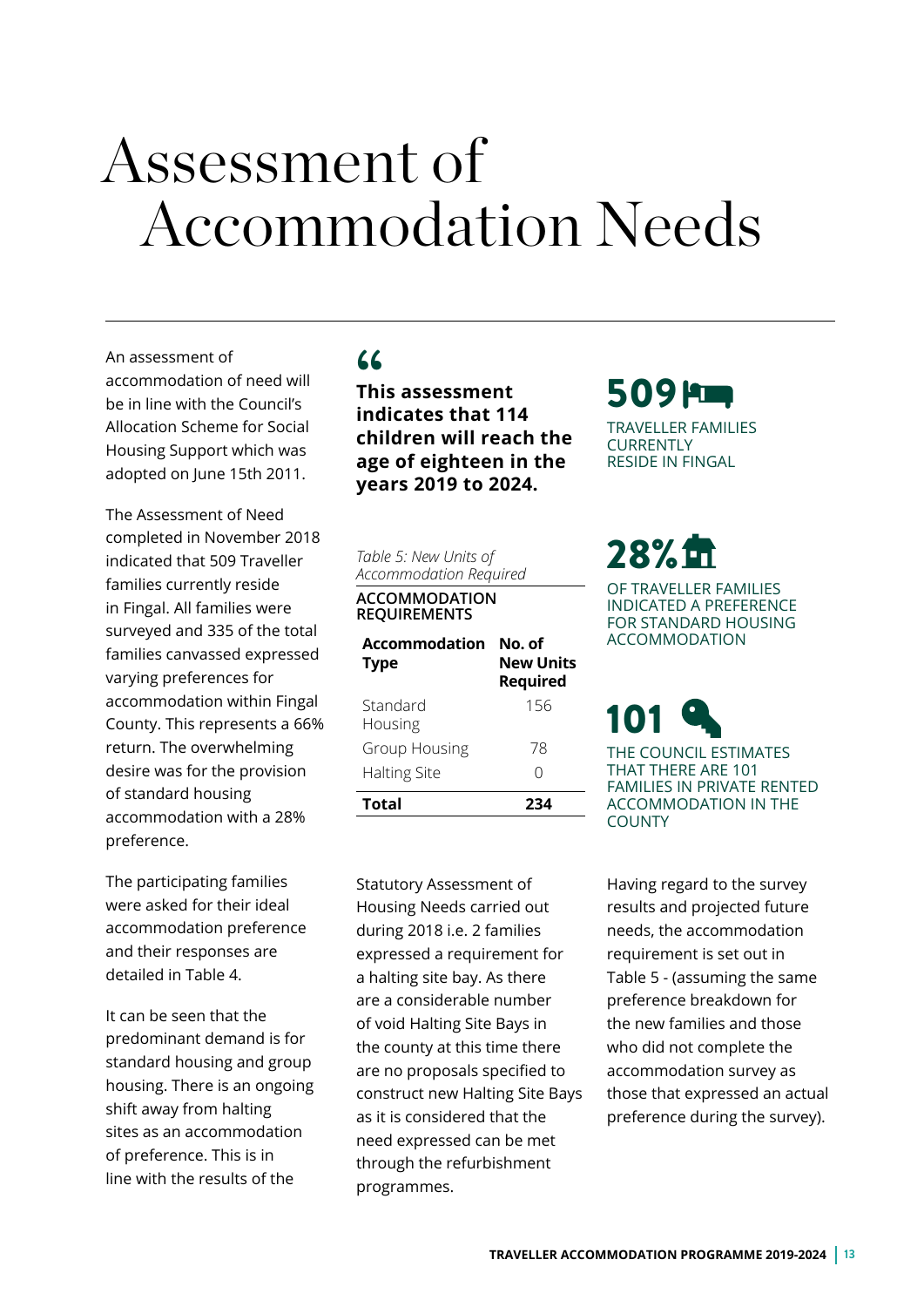# Statutory-Public Consultation Process

Following the statutory consultation process formal submissions were received as follows:



TRAVELLER HEALTH UNIT – HSE



IRISH TRAVELLER MOVEMENT



 CENA – TRAVELLER LED CULTURALLY APPROPRIATE HOMES

TRAVELLER NATIONAL MABS

All submissions received have been considered in the preparation of this plan.



- 1 Gardiner's Hill, Balbriggan
- 2 St Macullin's Park, Matt Lane, Balbriggan
- 3 Bog of the Ring
- 4 Ardla Cottages
- 5 Hazelwood Cottages, BatterLane
- 6 Lissenhall Green, Swords
- 7 Collinstown Park
- 8 Parslickstown Gardens, Mulhuddart
- 9 St. Philomena's Court
- 10 St. Philomena's Park
- 11 St. Brigids Lawn, Porterstown
- 12 Barn Lodge
- 13 St. Mary's, Cappagh
- 14 Meakstown Close
- 15 Baskin Court
- 16 Moyne Park
- 17 Bill Shelly Park, Dunsink Lane
- 18 Dunsink Lane, Finglas
- 19 Morgan Place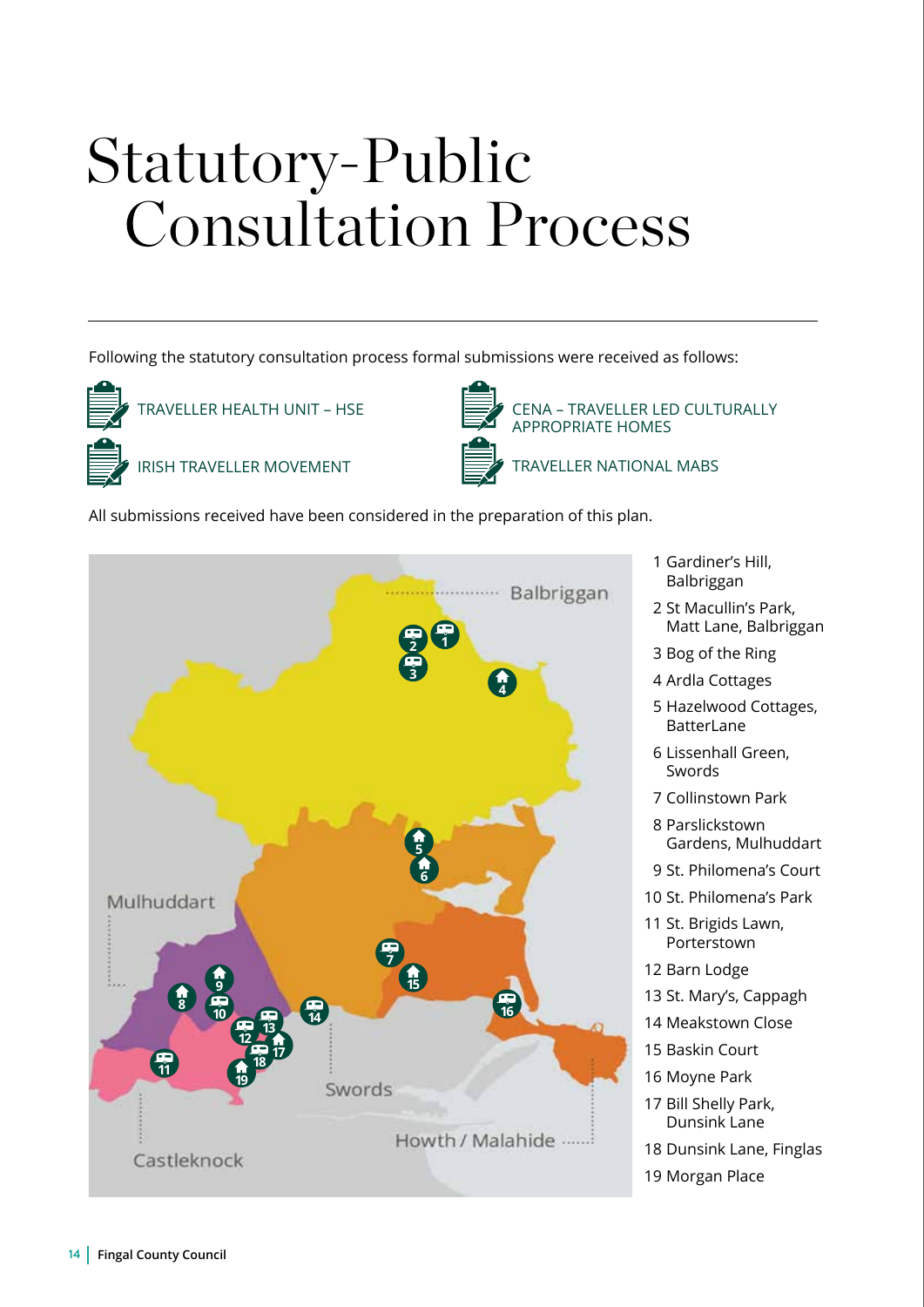# Transient **Sites**

The issue of transient sites has been discussed with Traveller Families residing in the County and at meetings of the LTACC and on at regional level with various stakeholders. It is the view of Fingal County Council and the view of Traveller Families canvassed within the county that transient sites should only be provided following the full provision of the Traveller Specific Programme requirement of Travellers indigenous to the Fingal area.

It has generally been agreed that in the Greater Dublin Area, transient accommodation would be provided as part of a network of transient sites throughout all of the neighbouring metropolitan Authorities – in a co-ordinated and comprehensive manner. Discussion in this regard is ongoing between all four Local Authorities.

### $66$

**It is understood that work is ongoing at a National level to identify/quantify the need and locations of transient sites and to develop specifications and management models for them.** 

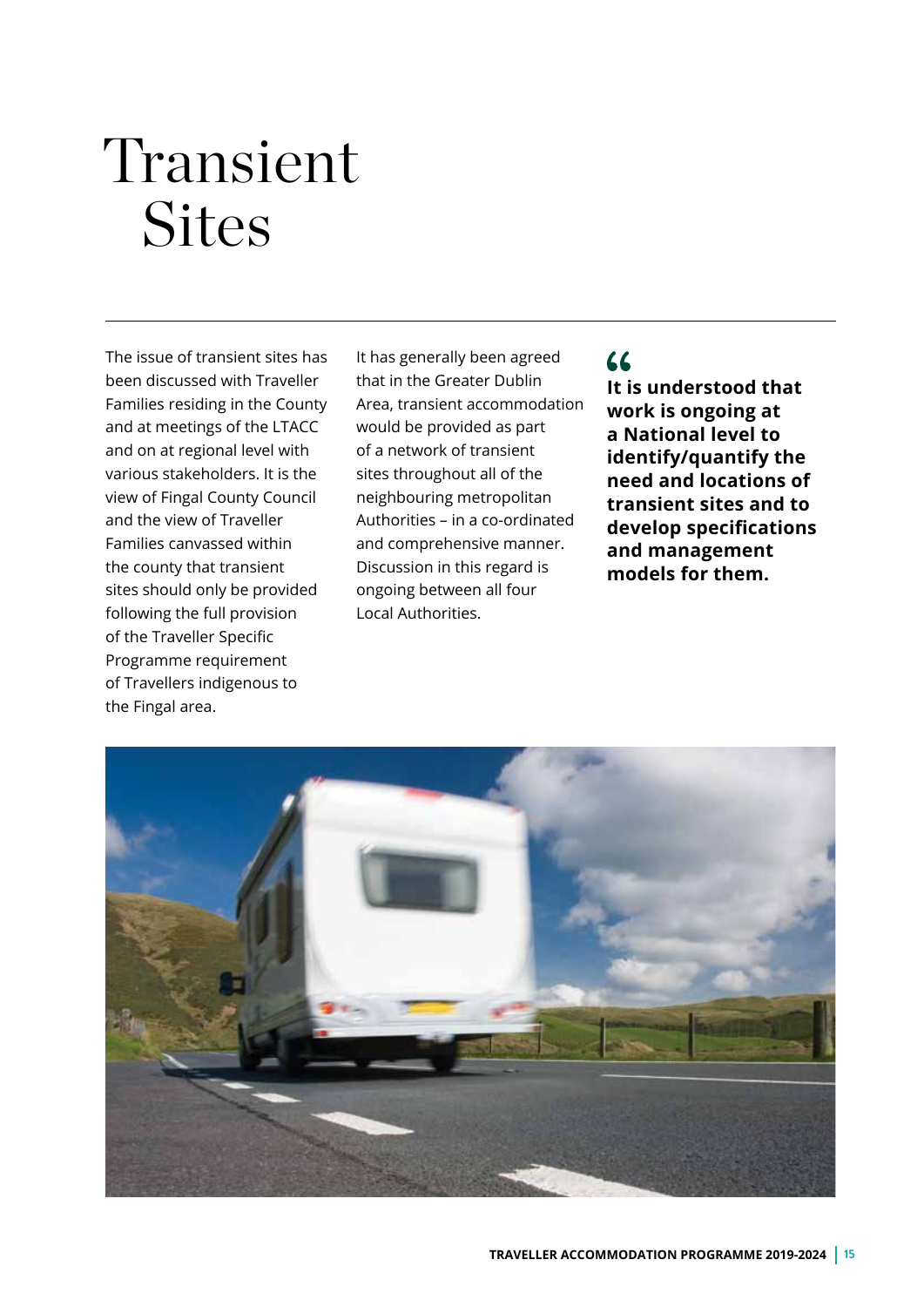## Proposed New Programme of Provision

The Traveller Accommodation Programme 2019-2024 will proceed as expeditiously as possible having regard to the availability of resources. Other challenges such as suitable site identification and selection in areas of choice and completion of the planning process may cause delays in delivery. The planned refurbishment programme is also dependent on available resources.

#### **STANDARD HOUSING**

156 families have indicated a preference for standard social housing. Allocations will be in accordance with Fingal County Council's Allocations Scheme for Social Housing Support which is based on "Date in Need". This is defined as the date on which the Council determines that the household is qualified for Social Housing Support. In the event of a household having medical issues, full consideration will be given to the examination of such cases in accordance with the condition set out in the Allocations Scheme.

#### Collinstown Park Replacement Site

The current site will be required by the Dublin Airport Authority for airport expansion purposes. Accordingly it is proposed to provide alternative accommodation for the tenants of the existing scheme. Feasibility studies are currently being carried out on a number of sites to this end with a view to progressing this project.

#### **Moyne Park**

It is intended to refurbish three bays in this site and to construct a new caretakers' house.

#### **f** Cappagh Lands

The Cappagh Road Local Area Plan made provision for Traveller specific accommodation in the development of the lands. It is proposed to make provision for an 8 unit group housing scheme in this area. Consultation is ongoing with a family group to firm up on exact requirements. The provision of this site is a priority for the Council,

#### **St Mary's**

The refurbishment of this site is underway with a view to providing new day units with associated civil engineering works. Consideration will be given to the provision of permanent accommodation at this location.

#### **TRAVELLER SPECIFIC ACCOMMODATION**

All capital works for Traveller Specific accommodation are 100% funded by the Department of Housing, Planning & Local Government. Thus all the projects listed below are dependent on funding availability from the Department. The site specific details are outlined below:

#### **Parslickstown Gardens**

Refurbishment works have taken place on this scheme. Consideration will be given to further works on this scheme during the life of the plan.

#### St Brigid's Lawn

This five bay halting site will be refurbished and upgraded to provide upgraded service units (including heating systems) A review of the accommodation needs of the families living on the site will be carried out.

**f** Sillogue-Permanent Site It is proposed to deliver a five unit Group Housing Scheme for the family grouping who are currently accommodated on the site in temporary facilities.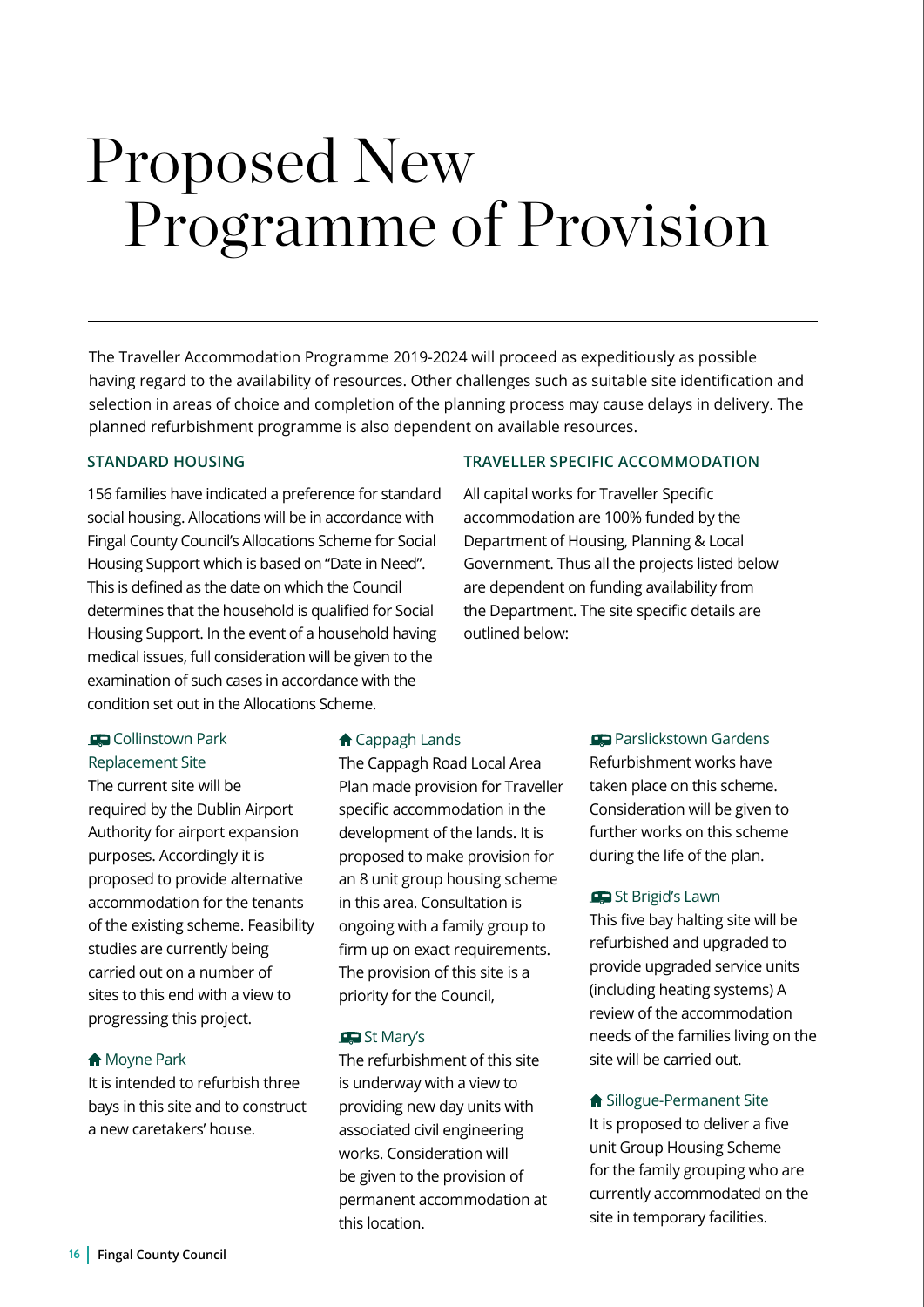### *Proposed New Programme of Provision continued...*

#### Bill Shelly Park

It is the Council's intention to review the need for Traveller Specific accommodation at this location in collaboration with a voluntary housing association, with a view to providing an 8 unit Group Housing Scheme.

#### Baskin

Consideration will be given to carrying out a feasibility study on Council lands in the area with a view to providing Traveller Specific accommodation.

#### St Philomena's Park Halting site

It is proposed to carry out refurbishment works on this 10 bay site (plus caretaker's house) to include the provision of upgraded service units and heating systems, along with enhanced public lighting.

#### **St Philomena's Court** – Group Housing Scheme It is proposed to refurbish the three vacant group houses

on this site and works have commenced in this regard.

#### **Morgan Place**

A review will be carried out in relation to the accommodation needs of the families living on this site.

#### **Mulhuddart/Castleknock** It is proposed to identify and secure lands to accommodate a 7 unit group housing scheme of Traveller specific accommodation to meet the needs of the family group indigenous to this area.

#### **Meakstown Close**

It is proposed to carry out investigative works to ascertain if any of the existing dwellings require extensions to accommodate increase in family sizes, whilst at the same time delivering upgrade works to the site as required. It is also proposed to examine the possibility of refurbishing the two existing bays on the site, and to refurbish the 3 damaged housing units.

#### **Lissenhall Green**

It is proposed to examine the possible replacement of the waste management system within the site to ensure the long term sustainability of the facility.

#### **A** Howth Road

The provision of a 5 unit group housing scheme as part of an integrated housing project remains an objective of the Council.

#### **Movne Road**

Lands have been transferred to the Council and the Council may construct a 10 unit group housing scheme adjacent to the existing site.

#### **n** Donabate

A suitable site has yet to be identified for the accommodation of a 10 unit group housing scheme.

#### Gardiner's Hill

It is proposed to continue the refurbishment of this 5 bay halting site scheme.

#### **UTILITIES UPGRADE ON HALTING SITES**

It is proposed to modernise the provision of electricity supply to families living in halting sites so that they will be in a better position to manage and control their individual energy usage, thus removing the requirement to purchase utility tickets from Council Inspectors and delivering increased independence to the families. This work will be carried out on all our Halting Sites, during the lifetime of the current plan, with the exception of sites where families already have their own individual electricity supplies. This will be in accordance with recommendation from the LTACC and Travellers National MABS.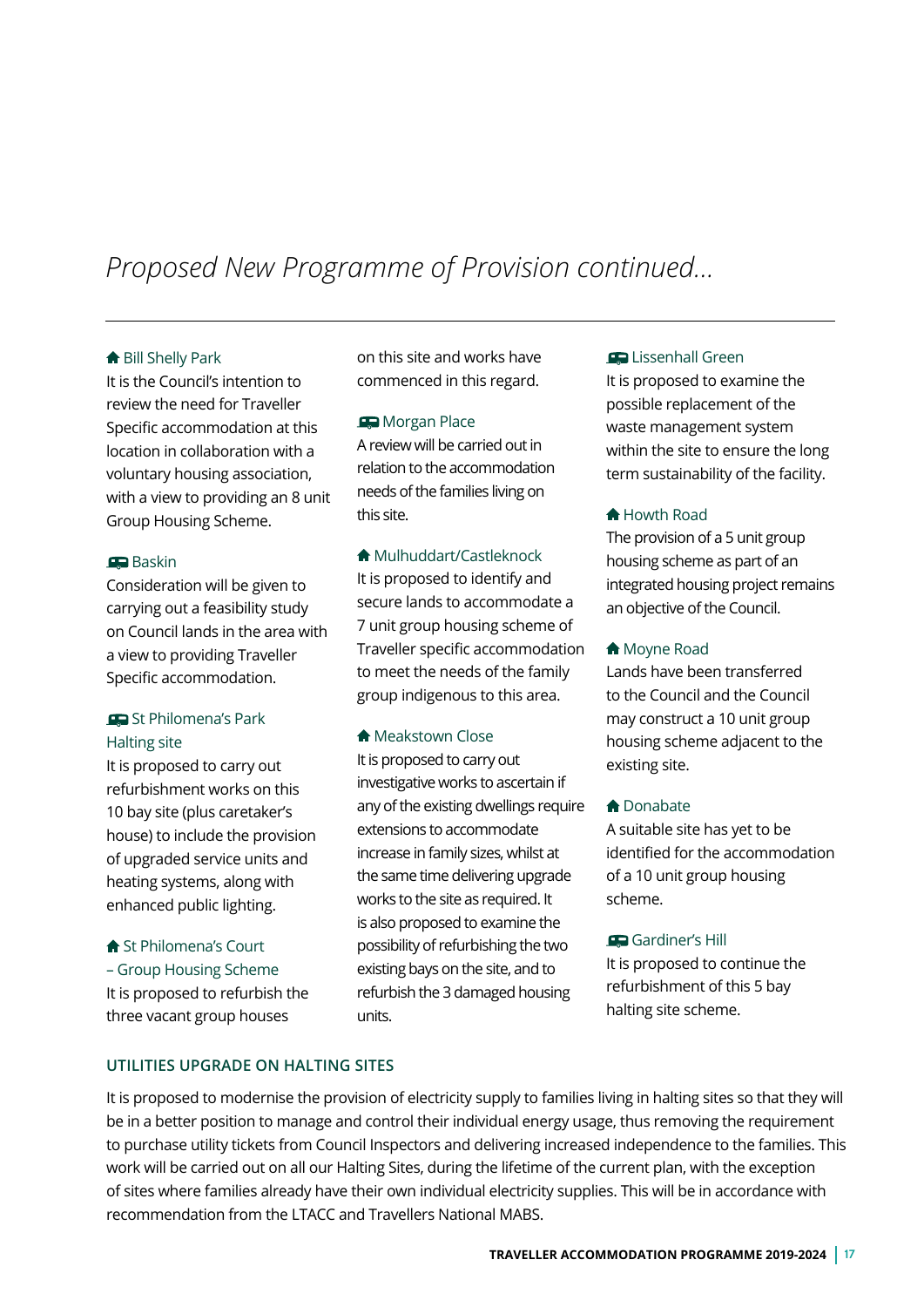# Annual Targets

*Table 6: Traveller Specific accommodation – Annual Targets*



The successful implementation of Fingal County Council's Traveller Accommodation Programme 2019 – 2024 is dependent on the Council being able to secure the required funding from the Department of the Housing, Planning and Local Government and the identification and

acquisition, where necessary, of lands required for the construction of new Traveller specific accommodation. The delivery of the proposed programme is dependent on all necessary consents, planning approvals and the availability of services.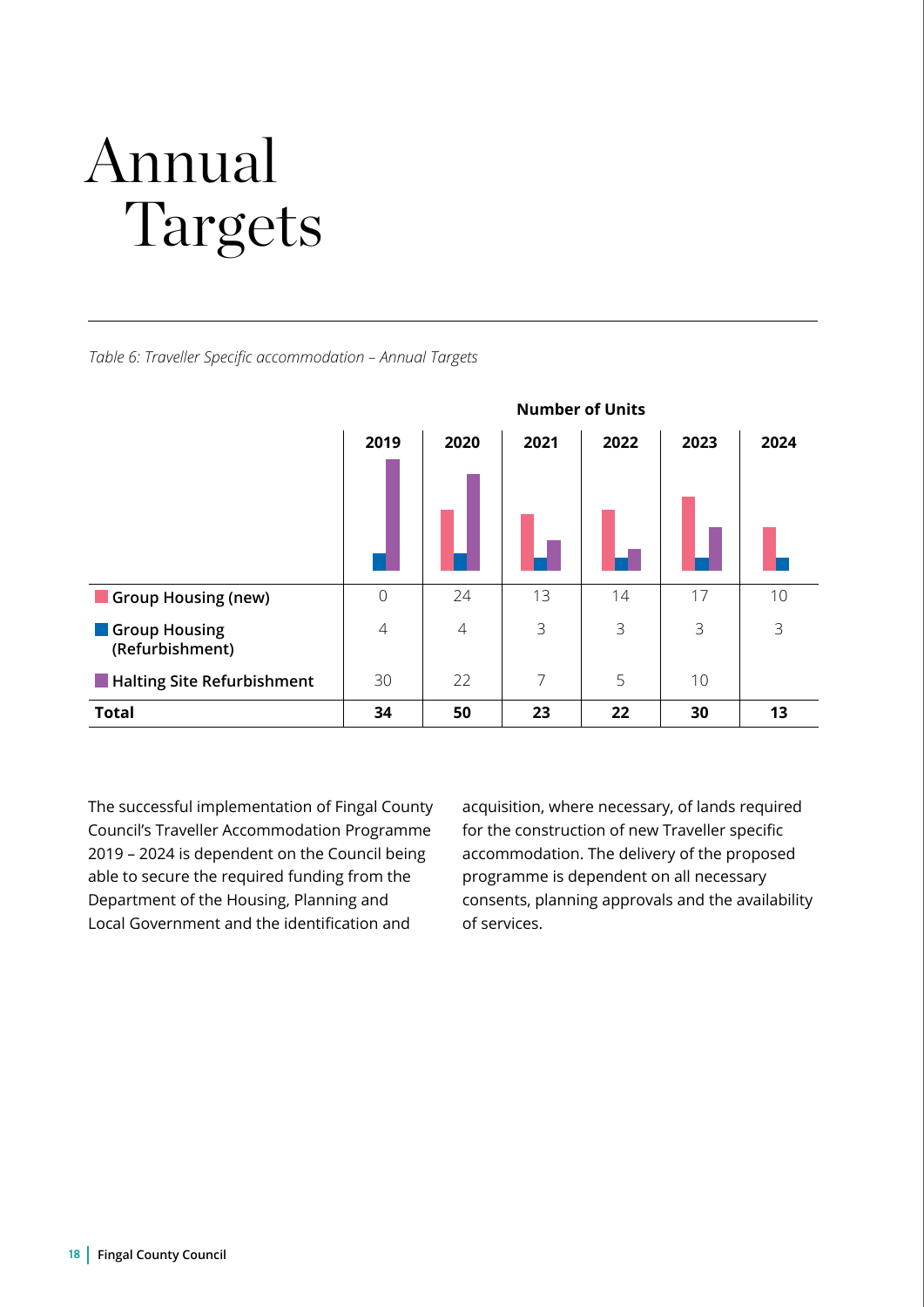# Tenant Induction

During the period of the Traveller Accommodation Programme 2014 - 2018 175 families have been accommodated in standard housing – both Council owned stock and leased units under the Rental Accommodation and long-term leasing schemes. The policy of prerequisite tenant induction courses prior

to allocation is an important part of the service the Council provides to new tenants. This provides the new tenant with information in relation to their new home, their obligations and responsibilities under the tenancy agreement and the Council's commitment to them as tenants.

### $66$

**It also gives tenants an opportunity to meet with their new neighbours, community representatives and local agencies including public health nurse, community Garda and local teachers.**



*Caretakers Cottage – St. Macullin's Park*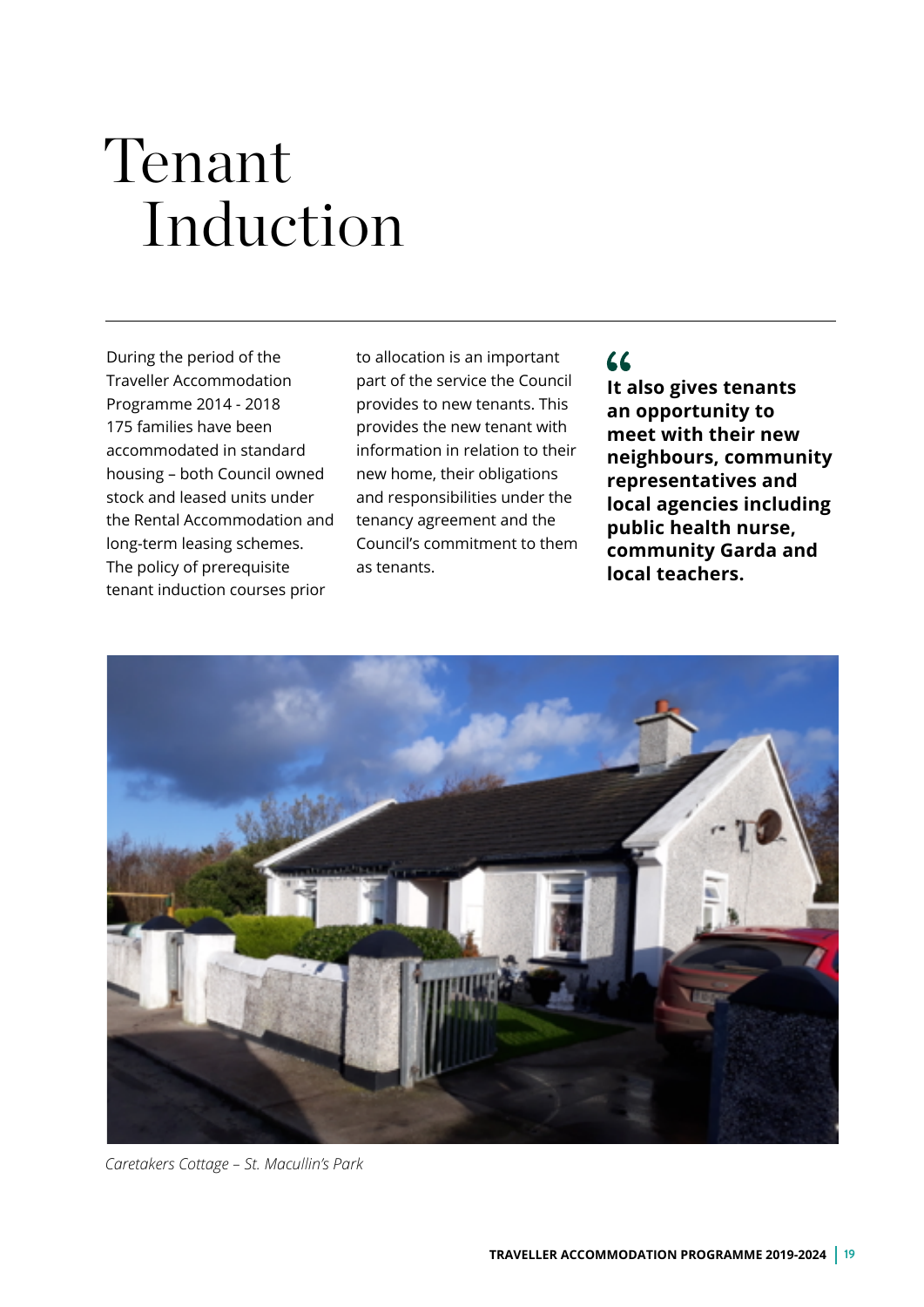## Management and Maintenance

Fingal County Council continues to invest significant financial resources in the management and maintenance of Traveller specific social housing accommodation - this is in line with our management of standard housing schemes. Nevertheless there are considerable difficulties in some areas and it is proposed to have a particular focus to this issue during the lifetime of this Plan.

All tenants of official halting sites/group housing schemes are required to sign a licence agreement/tenancy agreement prior to taking up occupation of Traveller accommodation. The conditions contained in such licence agreements/tenancy agreements are explained in detail to every new tenant. Tenants receive a copy of the standard tenant handbook outlining responsibilities of both tenant and local authority.

All requests for maintenance of Traveller accommodation are noted and recorded in an electronic maintenance recording system. All maintenance requests are logged as soon as they are received by the Housing

Department. This system sets a "target completion date" automatically depending on how the request is categorised e.g. routine, urgent, emergency, etc. This enables the Housing Maintainance section to monitor and ensure that maintenance works are carried out within a specific timeframe. Works of an emergency nature will continue to be awarded priority status; such works include electrical repairs and maintenance issues of a health & safety nature. There are some maintenance issues which are tenant responsibility and further details can be found

on our website *www.fingal.ie/ housing* and in the tenant's handbook.

Non-essential repairs and routine maintenance may not be carried out where rent accounts are in arrears of ten weeks or more and where no arrears payment programme is active.

Environmental works, including hard and soft landscaping, to improve the living environment of residents and general appearance of the sites is augmented on an annual basis as part of the Traveller specific maintenance programme.



*Day unit at Moyne Park*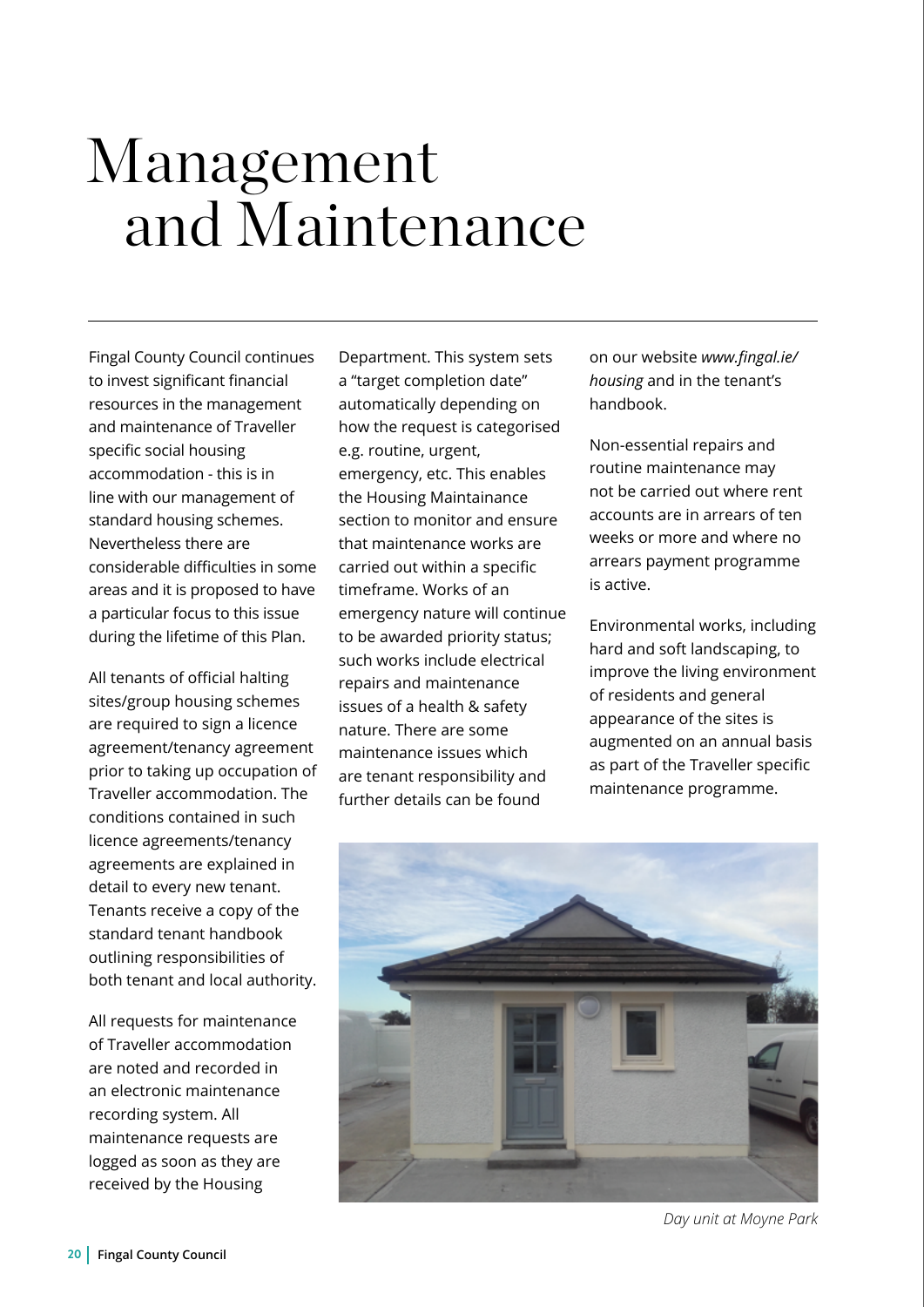# Fire Safety

Fingal County Council is in regular contact with Dublin Fire Brigade regarding advice on Fire Safety in Traveller Specific accommodation. Dublin Fire Brigade has been provided with maps and descriptions of all sites in the County.

Fire safety audits are carried out on a regular basis. Assembly point location signage has been erected

and the location of fire hydrants has been identified.

Fire blankets, carbon and smoke alarms have been installed. Families are encouraged to ensure that these items remain in good working order and to contact the Housing Department or maintenance section if not. Fire extinguishers have been provided on all sites and are

serviced as required. Residents are contacted regularly and invited to attend structured fire safety training with staff from the Dublin Fire Brigade.

Fire Safety information booklets have been given to all residents which include practical information and highlights their responsibilities to ensure the ongoing safety of their families.

# Tenant Participation /Estate Management

The Housing Department encourages tenant participation in the management and maintenance of accommodation wherever practicable. The formation of residents groups in Traveller Specific Estates is welcomed, Council staff will engage with residents to highlight issues and work

to resolve them in a spirit of partnership.

#### **ESTATE MANAGEMENT**

Fingal County Council is keen to foster close working links with Traveller representative groups in an effort to prevent and reduce anti-social behaviour and address estate management issues. This work is principally carried out by the Estate Management Staff in conjunction with the Local Traveller Accommodation Consultative Committee and through contacts built up with residents.

Significant engagement and consultation also occurs with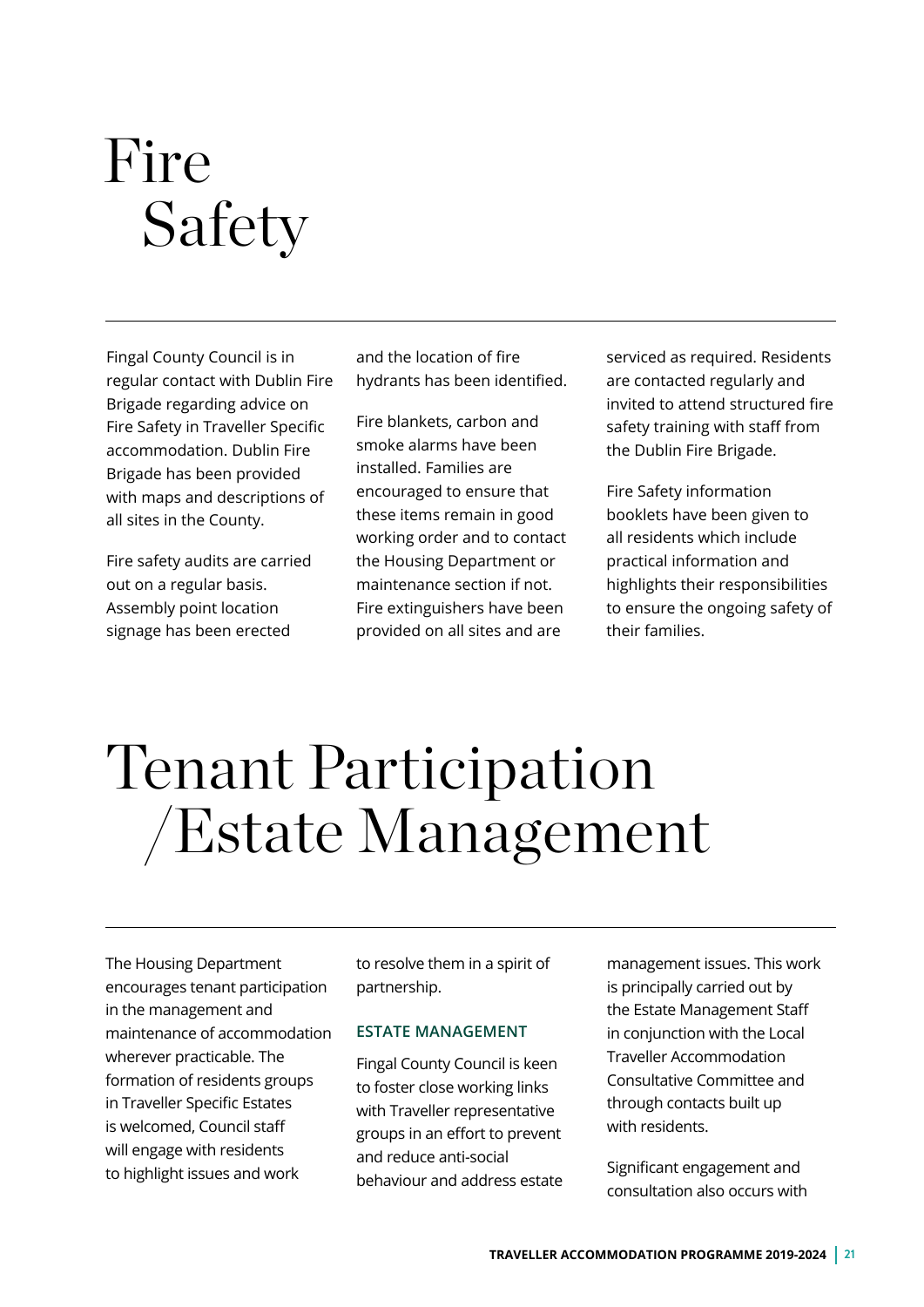### *Tenant Participation/Estate Management continued...*

families prior to and during construction work on new schemes and all families must participate in Tenancy Induction prior to taking up new Tenancies.

Anti-social behaviour impacts negatively on local residents, the wider community and Fingal County Council staff. In addition anti-social behaviour such as, but not limited to, criminal damage, waste dumping etc. places unacceptable burdens on the financial resources of the Council. It is Council policy that anti-social behaviour will not be tolerated in any Council, Traveller specific or standard housing accommodation. Equally, any verbal abuse, threats or intimidation of Council staff will not be tolerated and will be dealt with in consultation with an Garda Síochána.

The Council adopted its Antisocial Strategy in October 2010 and this strategy applies to all Traveller sites and underpins the Council's approach to the prevention and tackling of antisocial behaviour.

All tenants are required to pay a rent for the type of accommodation they occupy. Tenants of halting sites are required to pay a flat/nominal weekly rent while tenants of group housing schemes will be required to pay a rent in accordance with the Council's differential rent scheme. The nominal rent payable for halting sites is revised from time to time. Non-payment of rent may result in repossession proceedings being initiated as is the policy with standard housing. A tenant evicted for non-payment of rent will be deemed to have rendered themselves homeless.

Staff from the Housing Department will meet residents associations or other community groups to discuss matters relating to the management and maintenance of Traveller accommodation located in their area.

#### **UNAUTHORISED ENCAMPMENTS**

The legislation regarding unauthorised sites is outlined in the Housing (Traveller Accommodation) Act 1998 and the Housing (Miscellaneous Provisions) Act 2002. The Council will continue to use these powers where appropriate.

In Fingal unauthorised Traveller encampments can generally arise in two ways:-

At certain times of the year, particularly during the summer months, Travellers can congregate at various locations throughout the county. Many of these Travellers leave accommodation allocated to them by other local authorities and are attracted to Fingal and other areas of Dublin by the large concentrations of population where they can earn money from trading and other activities such as treetopping, gutter repairs etc.

Travellers voluntarily leave accommodation allocated to them by Fingal County Council and other local authorities.

Under present legislation, the Council is empowered to move Travellers from unauthorised encampments if a vacancy exists on an official halting site within five miles.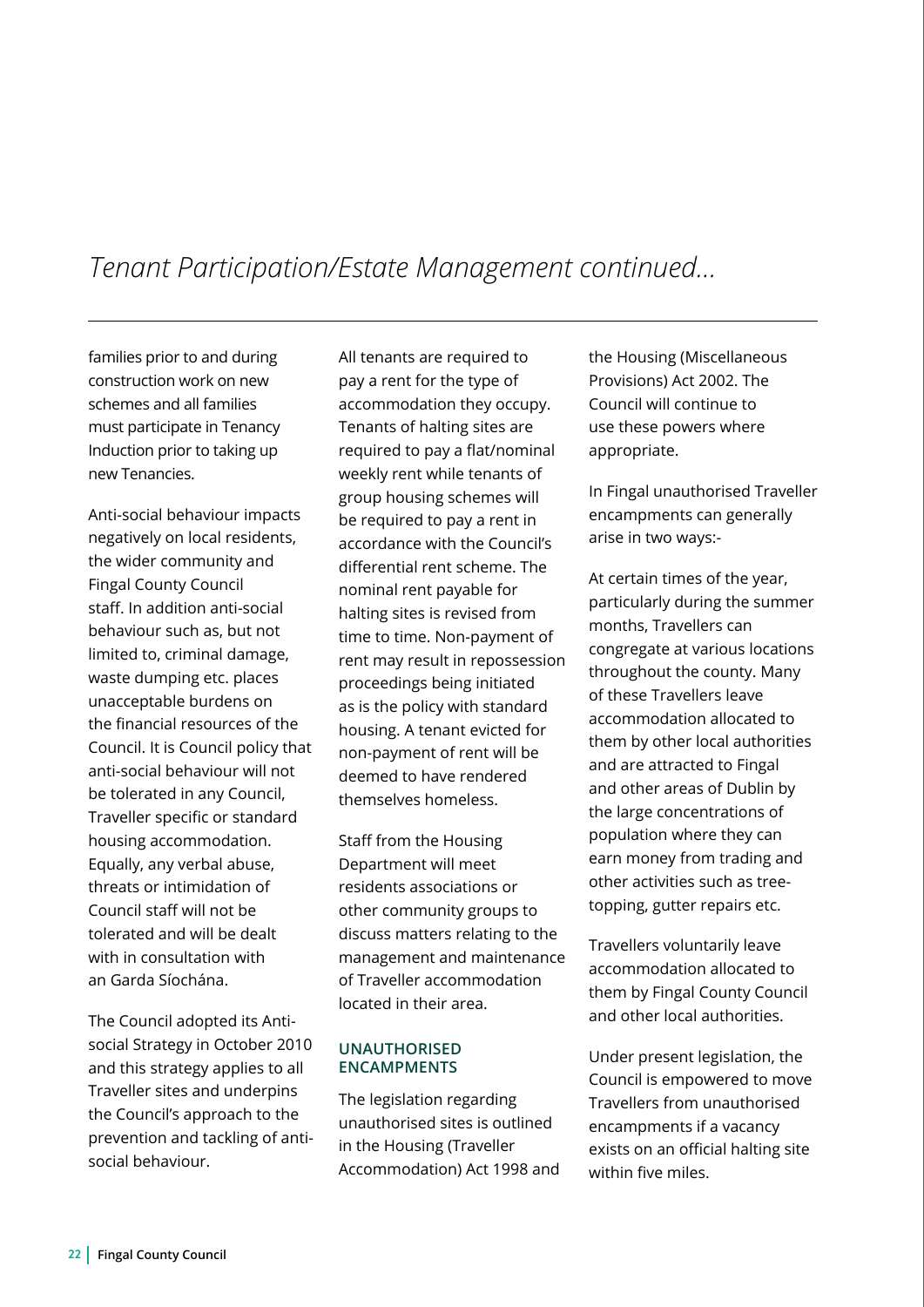### *Tenant Participation/Estate Management continued...*

The Housing (Traveller Accommodation) Act, 1998 also allows local authorities to deal with unauthorised encampments within a mile radius of any Traveller accommodation. The Council will continue to use these powers where appropriate. In addition, the Council will continue to seek Court injunctions for the removal of unauthorised encampments where the provisions of the Housing (Traveller Accommodation) Act, 1998 are not applicable.

### $66$

**The Housing (Miscellaneous Provisions) Act, 2002 introduces new offences relating to entering and occupying land without consent. Powers in relation to these matters are exercised by an Garda Síochána. The Roads Act 1993 prohibits the placing of temporary dwellings on particular roads. The powers in relation to this are also utilised where appropriate.**

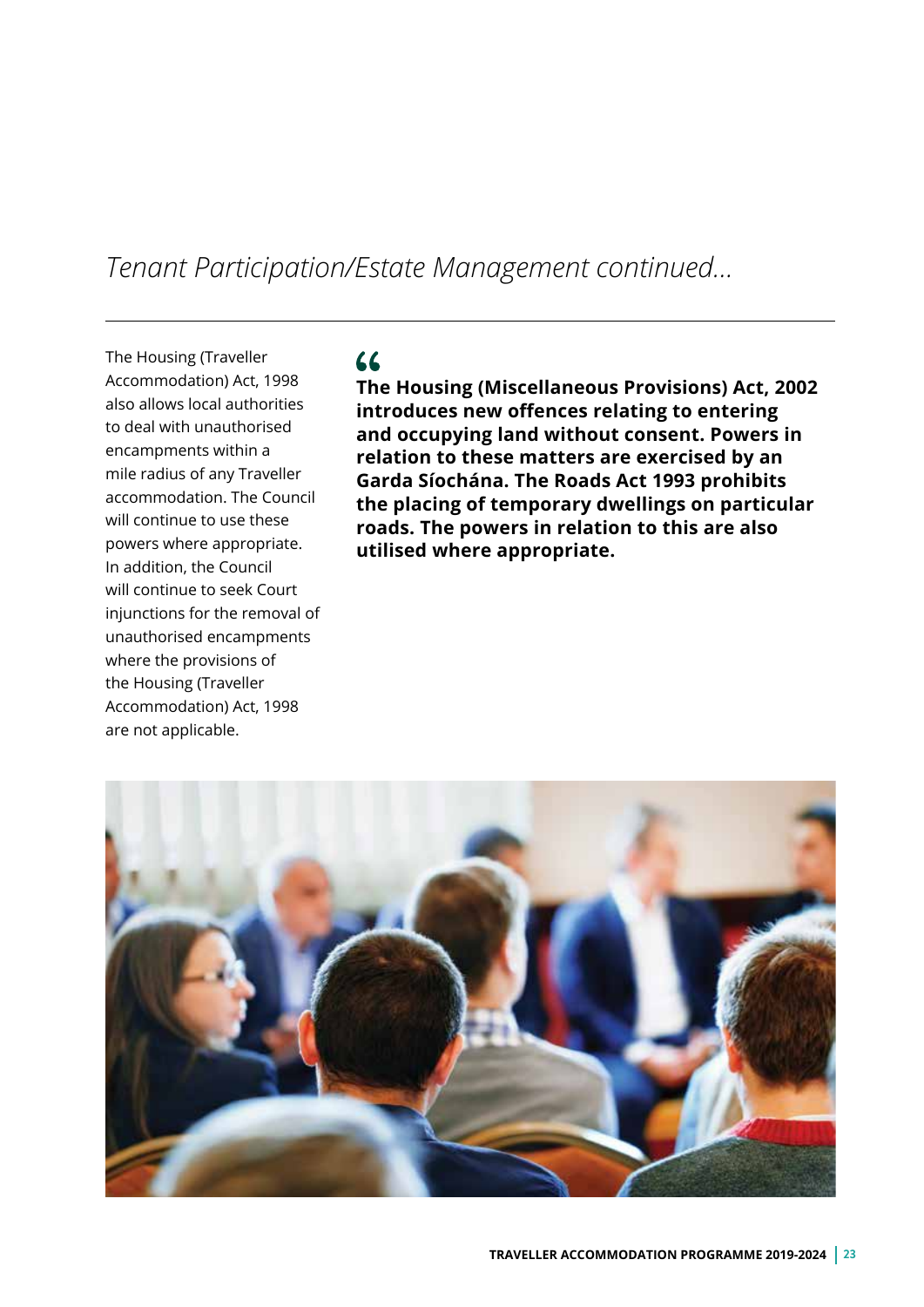### Notes

| 1.1.1.1  |
|----------|
|          |
|          |
|          |
|          |
|          |
|          |
|          |
|          |
|          |
|          |
| 1.1.1.1  |
|          |
|          |
| $\cdots$ |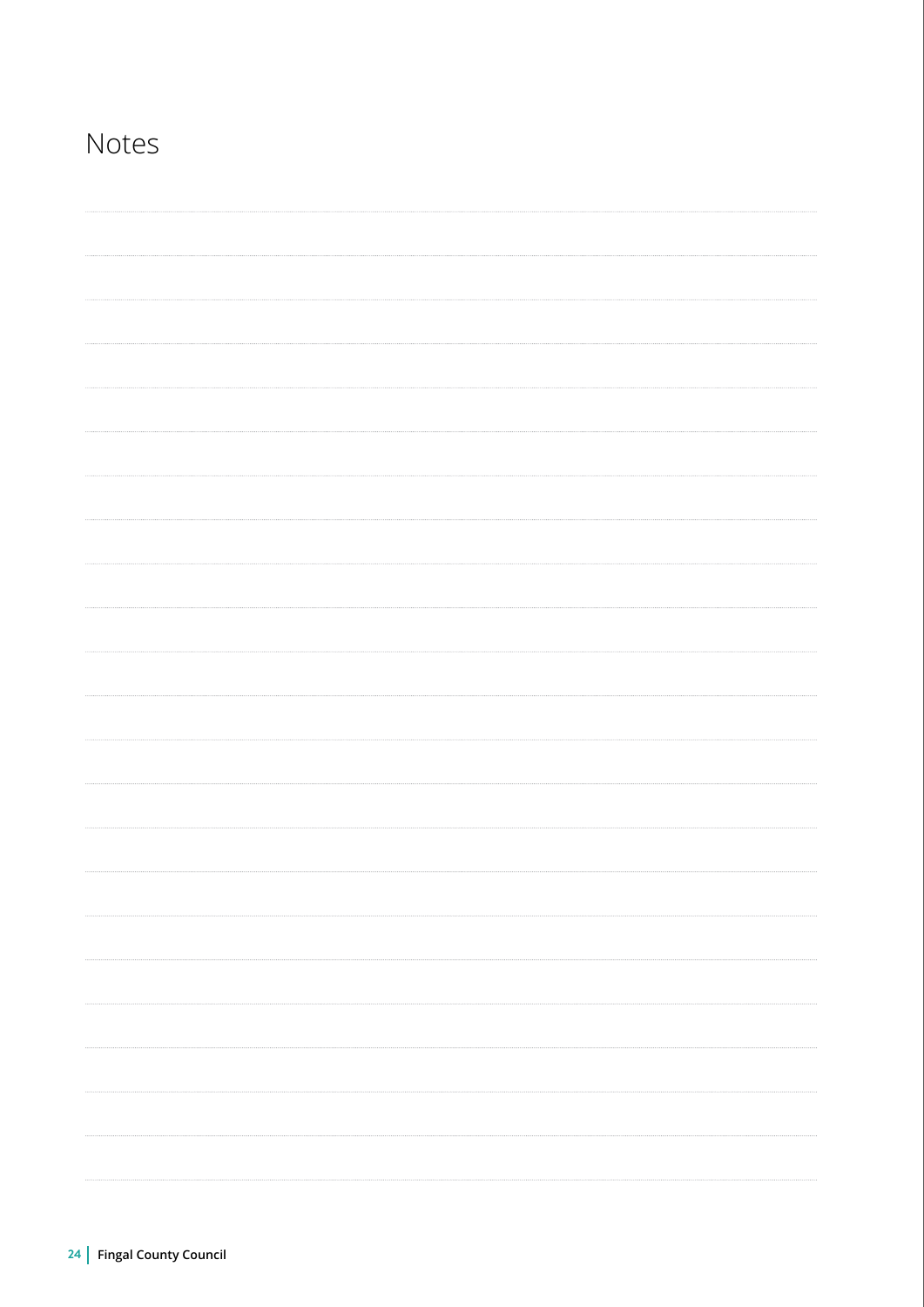### Notes

| $\cdots$ |
|----------|
|          |
|          |
|          |
|          |
|          |
|          |
|          |
|          |
|          |
|          |
|          |